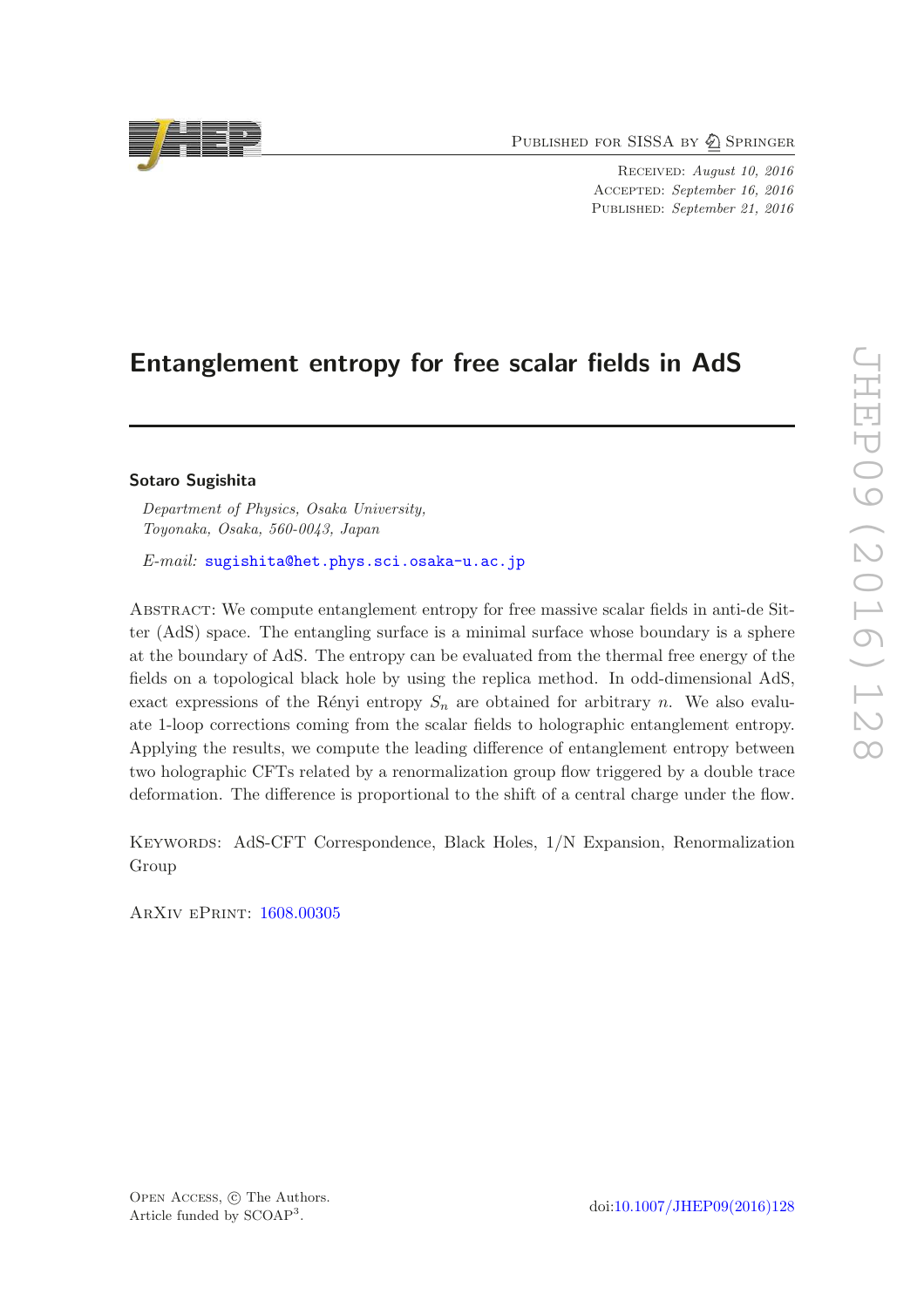## Contents

| $\mathbf{1}$    | Introduction                                                              | 1                       |
|-----------------|---------------------------------------------------------------------------|-------------------------|
| $\bf{2}$        | Method for computing entanglement entropy in AdS                          | $\overline{\mathbf{4}}$ |
|                 | Replica method<br>2.1                                                     | $\overline{4}$          |
|                 | Coordinate transformations and topological black hole<br>2.2              | $\overline{5}$          |
|                 | Modular Hamiltonian<br>2.3                                                | $\overline{7}$          |
|                 | 2.4 Area-law in the bulk                                                  | $\overline{7}$          |
| $3\phantom{.0}$ | Entanglement entropy in AdS                                               | $\boldsymbol{9}$        |
|                 | Entanglement entropy in $AdS_3$<br>3.1                                    | <b>10</b>               |
|                 | Higher dimensions<br>$3.2\,$                                              | 12                      |
| 4               | One-loop corrections to holographic entanglement entropy                  | 14                      |
|                 | Contributions from a scalar field<br>4.1                                  | 14                      |
|                 | The shift of entanglement entropy under a double trace deformation<br>4.2 | <b>16</b>               |
| $5^{\circ}$     | Summary                                                                   | 17                      |
|                 | A Some computations                                                       | 18                      |

## <span id="page-1-0"></span>1 Introduction

The study of entanglement entropy in quantum field theories began to give a microscopic explanation of the black hole entropy [\[1](#page-20-0)[–5\]](#page-20-1). The area-law of the entanglement entropy of a region and its complement, which is also called geometric entropy, actually resembles the Bekenstein-Hawking entropy [\[6](#page-20-2)[–9](#page-20-3)]. Entanglement entropy is expected to be related to degrees of freedom in the system. For example, we can analytically calculate entanglement entropy for a single interval in  $(1+1)$ -dimensional conformal field theory  $[10-12]$ , and it is proportional to the central charge of the CFT. However, it is generally difficult to directly compute entanglement entropy in higher dimensional CFTs and non-conformal field theories (see, e.g., [\[13](#page-20-6)[–16\]](#page-20-7) where entanglement entropy in free theories is evaluated). In order to know general properties of entanglement entropy, we should investigate examples where entanglement entropy is computed analytically. A natural extension is to consider QFTs in curved backgrounds such as black hole backgrounds [\[17\]](#page-20-8), de Sitter space [\[18\]](#page-20-9) and anti-de Sitter space (AdS) [\[19\]](#page-20-10).

In this paper, we compute entanglement entropy for free massive scalar fields in AdS. Applying the result, we can evaluate quantum corrections of holographic entanglement entropy [\[20](#page-20-11)] as in [\[19\]](#page-20-10). The holographic entanglement entropy formula is proposed, in the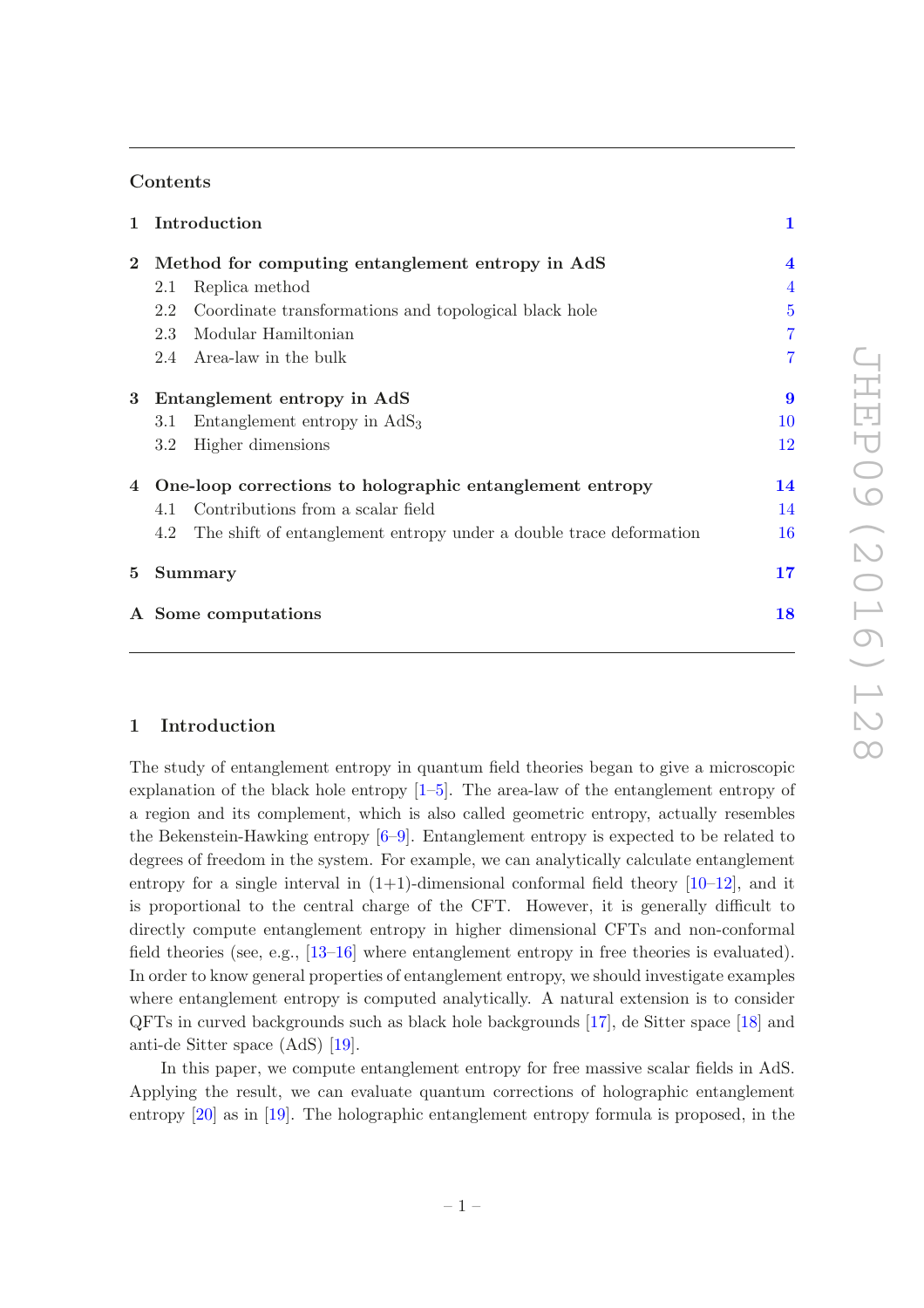

<span id="page-2-0"></span>**Figure 1.** Minimal surface  $\Sigma$  corresponding to the region B in the boundary. The z-direction denotes the bulk direction, and  $x$  are the spatial coordinates of the boundary. The region surrounded by B and  $\Sigma$  is denoted by A.

context of the AdS/CFT correspondence [\[21](#page-20-12)], as a simple formula to compute entanglement entropy of a CFT with a gravity dual (see also [\[22](#page-21-0), [23\]](#page-21-1)). The formula states that the entanglement entropy of region  $B$  in a CFT is, like the Bekenstein-Hawking entropy formula, proportional to the minimal area of a bulk surface  $\Sigma$  that ends on the boundary of  $B$  (see figure [1\)](#page-2-0),

<span id="page-2-4"></span><span id="page-2-2"></span>
$$
S_{cl}(B) = \frac{\text{area}(\Sigma)}{4G_N},\tag{1.1}
$$

where  $G_N$  is bulk Newton's constant. This formula is valid at the classical level (in the bulk).<sup>[1](#page-2-1)</sup> If the dual CFT is a large N theory, the contribution of  $(1.1)$  corresponds to order  $N^2$ . In order to include the  $1/N$  corrections in the CFT side, we need to consider quantum corrections to eq. [\(1.1\)](#page-2-2). In other words, the formula (1.1) is the leading term in the  $G_N$ expansion, which is order  $G_N^{-1}$ .

Faulkner, Lewkowycz and Maldacena (FLM) [\[27](#page-21-2)] propose that the  $\mathcal{O}(G_N^0)$  correction to the holographic entanglement entropy consists as follows

$$
S_q(B) = S^{\text{bulk}}(A) + \delta \frac{\text{area}(\Sigma)}{4G_N} + \delta S_{\text{Wald}} + S_{\text{c.t.}}.
$$
 (1.2)

The first term  $S^{\text{bulk}}(A)$  represents the entanglement entropy of quantum fields between a region A and its complement  $\overline{A}$  in the bulk.<sup>[2](#page-2-3)</sup> Here, A is the region surrounded by B and  $\Sigma$  as in figure [1.](#page-2-0) The second term is the shift of the minimal area due to the change of the background because of quantum expectation values of matter fields. The term  $\delta S_{\text{Wald}}$  denotes Wald-like entropy contributions arising from the expectation values of quantum fields. The last term  $S_{\text{c.t.}}$  is introduced as the counter terms to cancel the bulk UV divergences.

<span id="page-2-1"></span><sup>1</sup> If we consider higher derivative gravity, the formula is replaced by the classical Wald-like entropy formula (see, e.g., [\[24](#page-21-3)[–26](#page-21-4)]).

<span id="page-2-3"></span><sup>&</sup>lt;sup>2</sup>Note that it has been discussed in the context of black hole entropy that entanglement entropy of matter fields can be interpreted as the quantum correction to the Bekenstein-Hawking entropy (see, e.g., a review paper [\[17\]](#page-20-8)).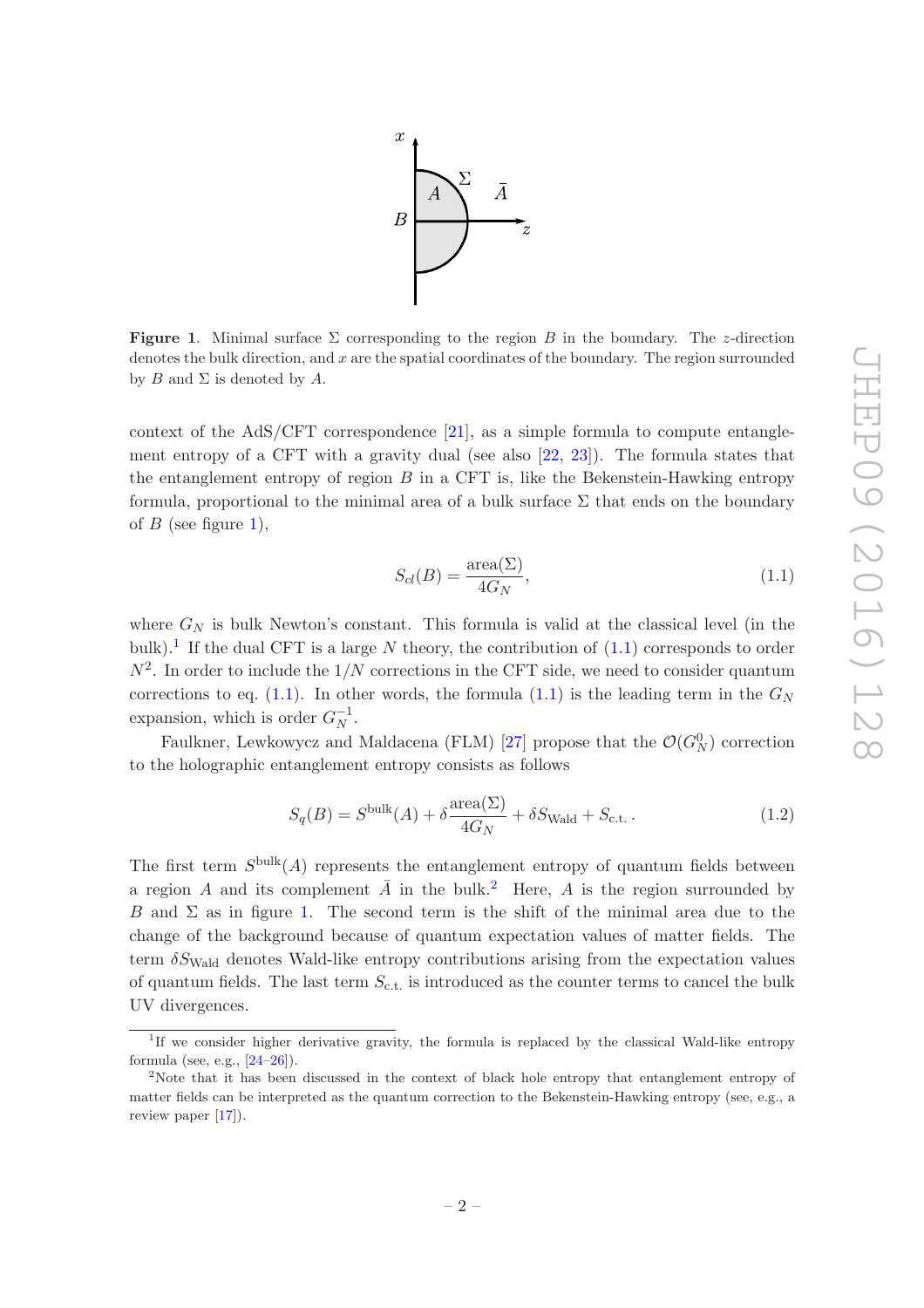In [\[19](#page-20-10)], Miyagawa, Shiba and Takayanagi investigate an example where the quantum corrections  $(1.2)$  give the leading contributions.<sup>[3](#page-3-0)</sup> They consider a gravity dual of a CFT perturbed by a relevant double trace deformation [\[29](#page-21-5)[–31\]](#page-21-6) and study the change of holographic entanglement entropy under a flow produced by the double trace deformation. In the gravity side, there is a massive scalar field dual to a single trace operator  $\mathcal{O}$ . The dimension of operator  $\mathcal O$  is related to the mass m of the scalar field [\[32](#page-21-7), [33\]](#page-21-8) as

$$
\Delta_{\pm} = \frac{d-1}{2} \pm \nu, \qquad \nu = \sqrt{m^2 \ell_{\text{AdS}}^2 + \left(\frac{d-1}{2}\right)^2}, \tag{1.3}
$$

where d denotes the dimensions of AdS space and  $\ell_{\text{AdS}}$  is the radius of AdS. When the mass of scalar field is in a certain range

<span id="page-3-3"></span>
$$
-\left(\frac{d-1}{2}\right)^2 < m^2 \ell_{\text{AdS}}^2 < -\left(\frac{d-1}{2}\right)^2 + 1,\tag{1.4}
$$

that is,  $0 < \nu < 1$ , both dimensions  $\Delta_{\pm}$  satisfy the unitarity bound  $\Delta_{\pm} > (d-3)/2$ of  $(d-1)$ -dimensional CFT, and two corresponding boundary conditions of the scalar field in AdS are allowed [\[34\]](#page-21-9). One is the Dirichlet boundary condition corresponding to  $\Delta_+$ , and the other is the Neumann boundary condition corresponding to  $\Delta_-$ . If we start from a CFT, (we call CFT<sup>(N)</sup>), where  $\mathcal O$  has the dimension  $\Delta_-\$  and add a double trace deformation  $\mathcal{O}^2$ , which is relevant, the theory flows to another CFT (we call CFT<sup>(D)</sup>) where the dimension of  $\mathcal O$  is  $\Delta_+$ . In the dual gravity side, the difference of two theories is the boundary conditions of the scalar field. Thus, the leading contributions of holographic entanglement entropy [\(1.1\)](#page-2-2) are the same for both theories. In addition, contributions from other fields in the bulk are not affected by the difference of the scalar boundary conditions at the 1-loop level. Therefore, if we consider the difference of entanglement entropy between  $CFT^{(N)}$  and  $CFT^{(D)}$ , the leading difference comes from 1-loop contributions [\(1.2\)](#page-2-4) of the scalar field.

The subregion  $B$  in CFT is taken to be a half space in [\[19\]](#page-20-10). In the present paper, we take the subregion B as a ball with radius  $r_0$ . In fact, if the subregion is a ball, the universal part of entanglement entropy is given by [\[35](#page-21-10)]

$$
S^{\text{univ}}(B) = \begin{cases} (-1)^{\frac{d-3}{2}} 4 a_{d-1}^* \log \frac{r_0}{\epsilon} (d-1 : \text{even}) \\ (-1)^{\frac{d-2}{2}} 2\pi a_{d-1}^* \qquad (d-1 : \text{odd}) \end{cases},
$$
(1.5)

where  $\epsilon$  is a boundary UV cutoff, and  $a_{d-1}^*$  agrees with the A-type trace anomaly a in the case where  $d-1$  is even (see also [\[36\]](#page-21-11)). Since the shift of the central charge a under the double trace deformation is computed at the leading order without  $AdS/CFT$  in [\[31](#page-21-6)],<sup>[4](#page-3-1)</sup> we can test the FLM proposal [\(1.2\)](#page-2-4) by comparing the change of entanglement entropy with the result in [\[31\]](#page-21-6). We will evaluate, in odd-dimensional  $AdS_d$  ( $3 \leq d \leq 11$ ), all terms in [\(1.2\)](#page-2-4) except for  $S_{\text{c.t.}}$ , where we assume that  $S_{\text{c.t.}}$  just cancels the bulk UV divergences of the other terms. The result is consistent with that expected from [\(1.5\)](#page-3-2).

<span id="page-3-2"></span>– 3 –

<sup>3</sup>See also [\[28](#page-21-12)] where quantum corrections of holographic mutual information is computed, which is another example that quantum corrections are the leading contributions.

<span id="page-3-1"></span><span id="page-3-0"></span><sup>&</sup>lt;sup>4</sup>It is also computed in [\[30\]](#page-21-13) holographically.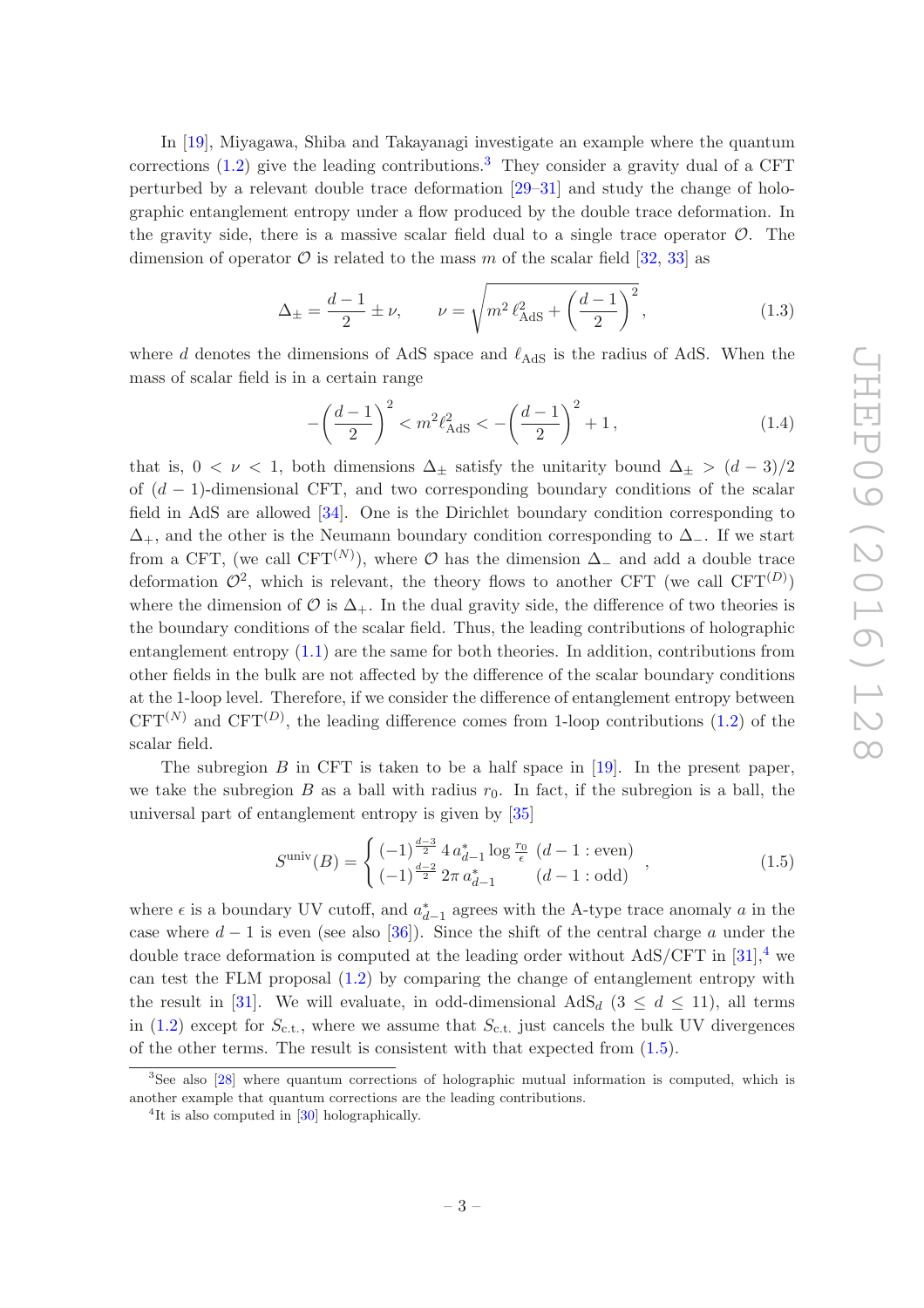We also give explicit expressions of the Rényi entanglement entropy for free massive scalar fields in odd-dimensional  $AdS_d$ , by a purely field theoretic computation. We hope that our results serve as an example of the Rényi entropy for non-conformal theories.

This paper is organized as follows: in section [2](#page-4-0) we summarize a method for computing entanglement entropy in AdS. In section [3,](#page-9-0) we compute entanglement entropy (and the R´enyi entropy) for free massive scalar fields in odd-dimensional AdS using the heat kernels. In section [4,](#page-14-0) we evaluate 1-loop corrections of holographic entanglement entropy and find that the change of entanglement entropy under an RG flow by a double trace deformation is proportional to the shift of the A-type central charge. In section [5,](#page-17-0) we summarize our results and give some discussion.

## <span id="page-4-0"></span>2 Method for computing entanglement entropy in AdS

In this paper, we use the replica method to compute entanglement entropy in AdS, which is reviewed in subsection  $2.1$ . Using the replica method, the Rényi entropy can be computed from a free energy on a replicated space. We will see that the free energy is given by a thermal free energy on the topological black hole in subsection [2.2.](#page-5-0) The fact also enables us to compute the modular Hamiltonian of the bulk fields. In subsection [2.4,](#page-7-1) we will confirm that the leading divergence of Rényi entropy satisfies the area-law for general dimensions and general mass.

#### <span id="page-4-1"></span>2.1 Replica method

In this subsection, we review the replica method (see, e.g.,  $[3, 11, 12]$  $[3, 11, 12]$  $[3, 11, 12]$  $[3, 11, 12]$  $[3, 11, 12]$ ).

We consider a theory on d-dimensional AdS space, and compute entanglement entropy of a region A for the ground state. The total density matrix of the ground state  $\rho_{\text{tot}}$  can be represented as a path integral

$$
\langle \phi_1(\vec{x}) | \rho_{\text{tot}} | \phi_2(\vec{x}) \rangle = \frac{1}{Z_1} \int_{t_E = -\infty}^{t_E = \infty} \mathcal{D}\phi(t_E, \vec{x}) \, \delta(\phi(0_-, \vec{x}) - \phi_1(\vec{x})) \, \delta(\phi(0_+, \vec{x}) - \phi_2(\vec{x})) \, e^{-S_E}, \tag{2.1}
$$

where  $S_E$  is the Euclidean action and  $Z_1$  is the partition function:

$$
Z_1 = \int_{t_E = -\infty}^{t_E = \infty} \mathcal{D}\phi(t_E, \vec{x}) e^{-S_E} . \tag{2.2}
$$

Using the path integral representation, the reduced density matrix on the region  $A$  is given by

$$
\langle \phi_1^A(\vec{x}) | \rho_A | \phi_2^A(\vec{x}) \rangle
$$
  
=  $\frac{1}{Z_1} \int_{t_E=-\infty}^{t_E=\infty} D\phi(t_E, \vec{x}) \prod_{\vec{x} \in A} \delta(\phi(0_-, \vec{x}) - \phi_1^A(\vec{x})) \delta(\phi(0_+, \vec{x}) - \phi_2^A(\vec{x})) e^{-S_E}$ . (2.3)

Thus, we have

$$
\operatorname{tr}_A \rho_A^n = \frac{Z_n}{Z_1^n},\tag{2.4}
$$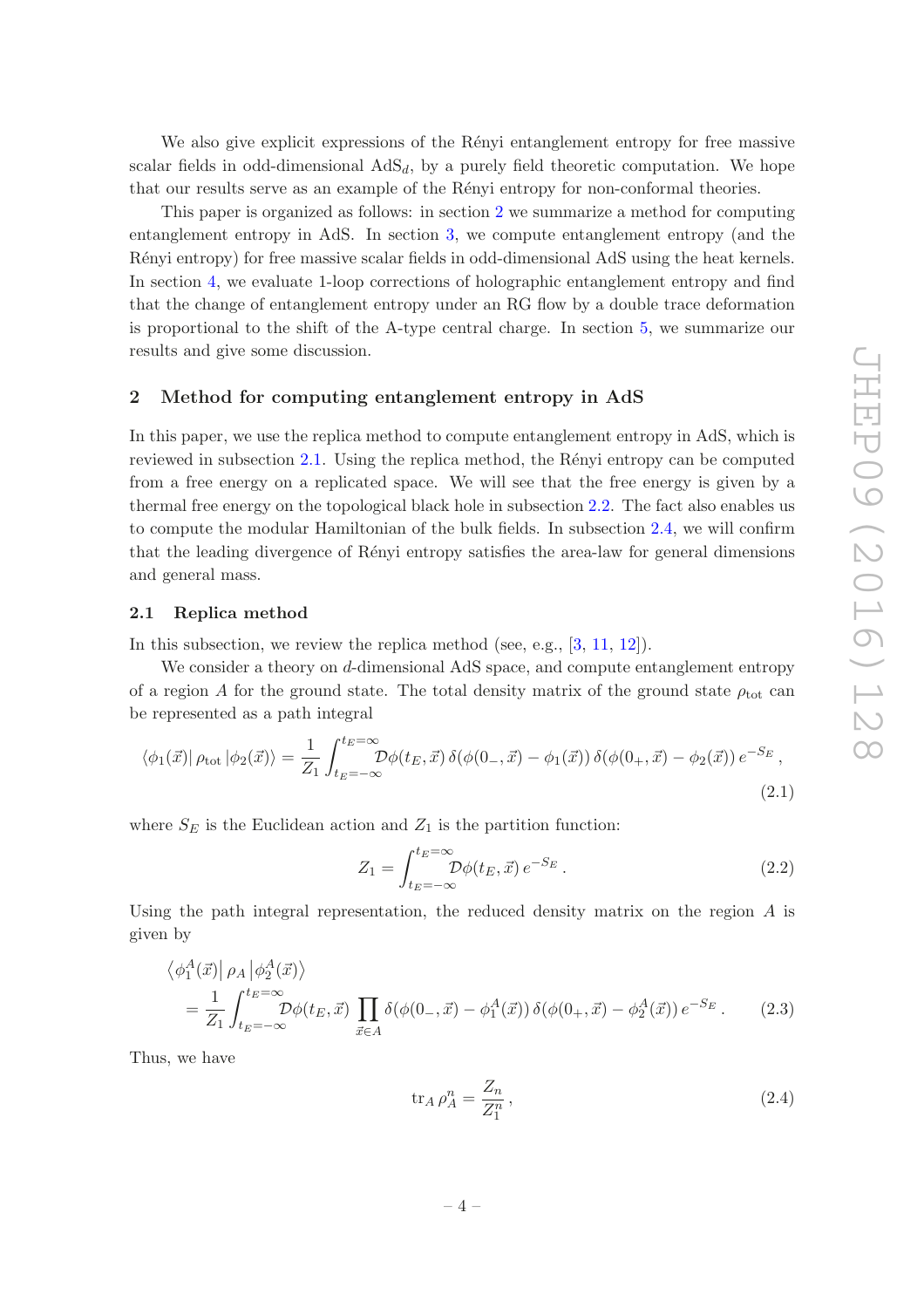where  $Z_n$  represents a path integral on *n*-sheeted covering space  $\mathcal{M}_n$  which is obtained by sewing cyclically n copies of the original Euclidean AdS space (EAdS) together along A. The Rényi entanglement entropy  $S_n$  is then represented as

$$
S_n \equiv \frac{\log \text{tr}_A \,\rho_A^n}{1 - n} = \frac{1}{1 - n} (\log Z_n - n \log Z_1). \tag{2.5}
$$

If we obtain the analytic continuation of  $S_n$  to Re  $n > 1$ , the (von Neumann) entanglement entropy  $S_1$  is computed as

$$
S_1 \equiv -\operatorname{tr}_A \log \rho_A = \lim_{n \to 1} S_n. \tag{2.6}
$$

# <span id="page-5-0"></span>2.2 Coordinate transformations and topological black hole

In the Poincaré coordinates, the metric of AdS space is given by

$$
ds^{2} = \ell_{AdS}^{2} \frac{dz^{2} - dt^{2} + \sum_{i=1}^{d-2} dx_{i}^{2}}{z^{2}},
$$
\n(2.7)

where  $\ell_{\text{AdS}}$  is the radius of  $\text{AdS}_d$ . We also write the coordinates as

<span id="page-5-3"></span><span id="page-5-1"></span>
$$
z = r\sin\theta, x_i = r\cos\theta \Omega_i \tag{2.8}
$$

with

$$
r > 0, \quad \begin{cases} 0 < \theta < \pi \\ 0 < \theta < \pi/2 \ (d \ge 4) \end{cases}, \tag{2.9}
$$

where  $\Omega_i$  denote coordinates of  $(d-3)$ -dimensional sphere. We consider the minimal surface  $\Sigma$  corresponding to a ball region B with radius  $r_0$ . One can find that the minimal surface  $\Sigma$  is given by  $t = 0$ ,  $r = r_0$  [\[20\]](#page-20-11). We thus compute entanglement entropy between the inside region  $A = \{t = 0, r < r_0\}$  and its complement  $\overline{A} = \{t = 0, r > r_0\}$  for the ground state, using the replica method.

In the dual CFT side, there is a conformal transformation [\[14](#page-20-15), [35](#page-21-10)] that the causal development of spatial ball B is mapped to  $\mathbf{R} \times H^{d-2}$  where  $H^{d-2}$  is  $(d-2)$ -dimensional hyperbolic space. Then the reduced density matrix on the ball for the vacuum state is mapped to a thermal state. Entanglement entropy for the ball region is thus the thermal entropy on the  $H^{d-2}$ . If the AdS/CFT corresponding is valid, the thermal entropy is equal to entropy for a topological black hole [\[35\]](#page-21-10). The classical contribution is given by the horizon entropy of the topological black hole. Matter fields on the topological black hole also contribute to the thermal entropy as the quantum corrections. This is the reason why the bulk entanglement entropy gives a quantum correction to holographic entanglement entropy. We will explicitly write the corresponding coordinate transformation in the bulk space such that region  $A$  is mapped to the outside of the horizon in a topological black hole and see the entanglement entropy of  $A$  is equal to a thermal entropy on the black hole.

Using the coordinates  $(2.8)$ , the metric of Euclidean  $AdS_d$  is written as

<span id="page-5-2"></span>
$$
ds^{2} = \frac{dr^{2} + dt_{E}^{2} + r^{2}d\theta^{2} + r^{2}\cos^{2}\theta \, d\Omega_{d-3}^{2}}{r^{2}\sin^{2}\theta},
$$
\n(2.10)

where we set  $\ell_{\text{AdS}} = 1$ .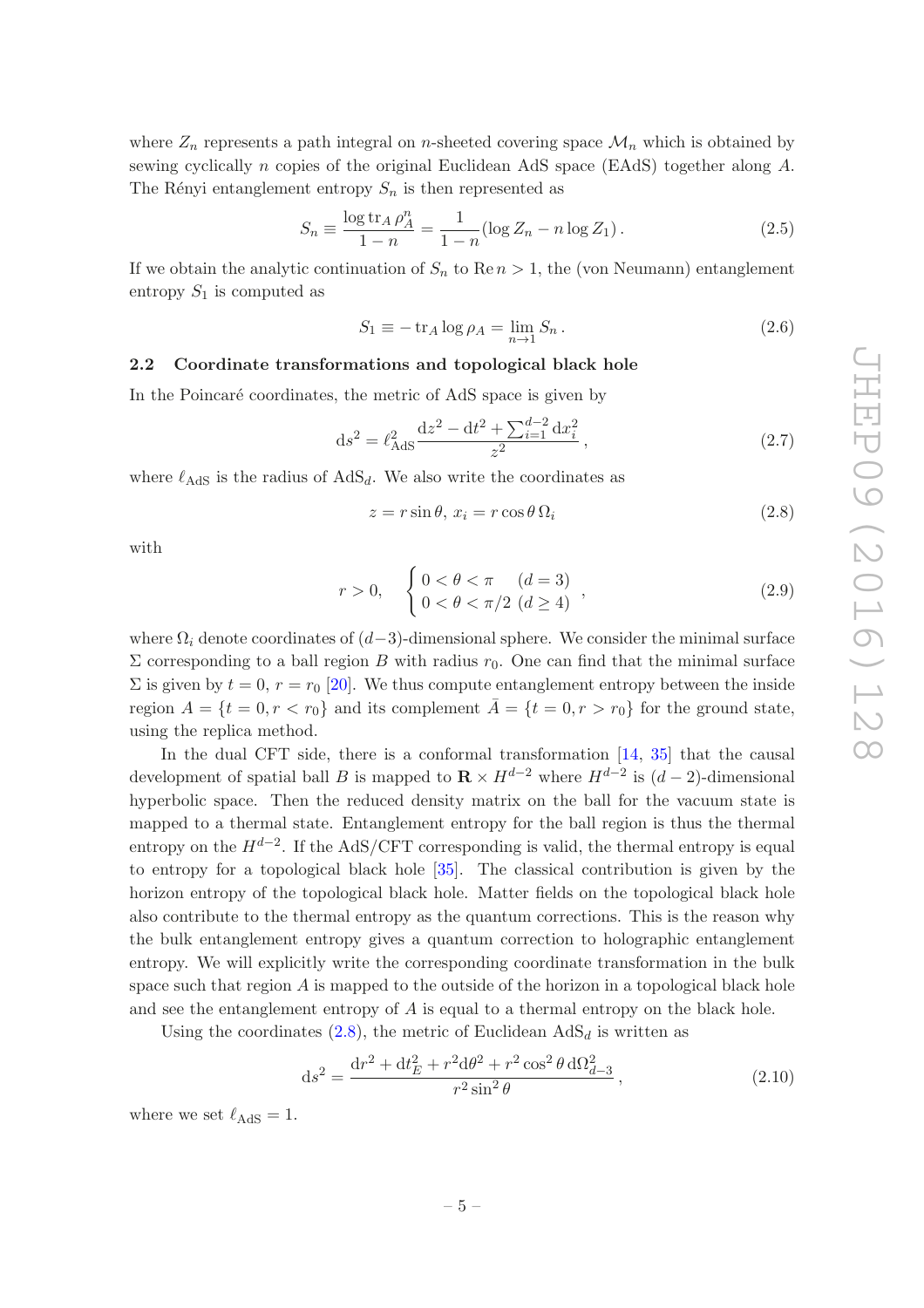

<span id="page-6-0"></span>**Figure 2.** Coordinate transformation from  $(r, t_E)$  to  $(u, \tau_E)$ .

We then transform the coordinates as in [\[35](#page-21-10), [37\]](#page-21-14):

$$
r = r_0 \frac{\sinh u}{\cosh u + \cos \tau_E}, \quad t_E = r_0 \frac{\sin \tau_E}{\cosh u + \cos \tau_E}.
$$
 (2.11)

In the coordinates  $(u, \tau_E, \theta, \Omega_i)$ , (where  $u > 0$ ,  $0 \leq \tau_E < 2\pi$ ), the metric [\(2.10\)](#page-5-2) takes the form

$$
ds^{2} = \frac{du^{2} + d\tau_{E}^{2} + \sinh^{2} u (d\theta^{2} + \cos^{2} \theta d\Omega_{d-3}^{2})}{\sinh^{2} u \sin^{2} \theta}.
$$
 (2.12)

Under the coordinate transformation, as shown in figure [2,](#page-6-0) neighborhoods  $A_{\pm} = \{r \leq$  $r_0, t_E = 0 \pm \}$  of region  $A = \{r \le r_0, t_E = 0\}$  are respectively mapped to  $\{u > 0, \tau_E = 0 + \}$ and  $\{u > 0, \tau_E = 2\pi\}$ , and the complement  $\overline{A} = \{r > r_0, t_E = 0\}$  is mapped to  $\{u > 0, \tau_E = \pi\}.$ 

We thus obtain the covering space  $\mathcal{M}_n$  by extending the period of  $\tau_E$  from  $2\pi$  to  $2\pi n$ , noting that there is a translational symmetry in the  $\tau_E$ -direction.

We also introduce other coordinates  $(\rho, \tau_E, v, \Omega_i)$  defined by

 $\rho$ 

$$
= \frac{1}{\sin\theta \sinh u} = \frac{\sqrt{((r_0^2 + r)^2 + t_E^2)((r_0^2 - r)^2 + t_E^2)}}{2\,r_0\,r\sin\theta},\tag{2.13}
$$

$$
v = \frac{1}{2} \log \frac{1 - \tanh u \cos \theta}{1 + \tanh u \cos \theta} = \frac{1}{2} \log \frac{r_0^2 + r^2 + t_E^2 - 2r_0 r \cos \theta}{r_0^2 + r^2 + t_E^2 + 2r_0 r \cos \theta},
$$
(2.14)

where  $\rho > 0$  and  $0 < v < \infty$  (if  $d = 3, -\infty < v < \infty$ ). The metric is then given by

<span id="page-6-2"></span>
$$
ds^{2} = \frac{d\rho^{2}}{1+\rho^{2}} + \rho^{2}d\tau_{E}^{2} + (1+\rho^{2})(dv^{2} + \sinh^{2} v \, d\Omega_{d-3}^{2}).
$$
\n(2.15)

This is a metric of a (Euclidean) topological black hole<sup>[5](#page-6-1)</sup> whose horizon is a hyperbolic space  $H^{d-2}$  at  $\tau_E = \rho = 0$ . As mentioned above, the covering space  $\mathcal{M}_n$  has the period  $\tau_E \sim \tau_E + 2\pi n$ . Therefore, the partition function  $Z_n$  is the thermal partition function at temperature  $1/(2\pi n)$  on the topological black hole.

<span id="page-6-1"></span><sup>&</sup>lt;sup>5</sup>A radial coordinate  $\tilde{\rho} = \sqrt{\rho^2 + 1}$  is often used. Then, the horizon is given by  $\tilde{\rho} = 1$ .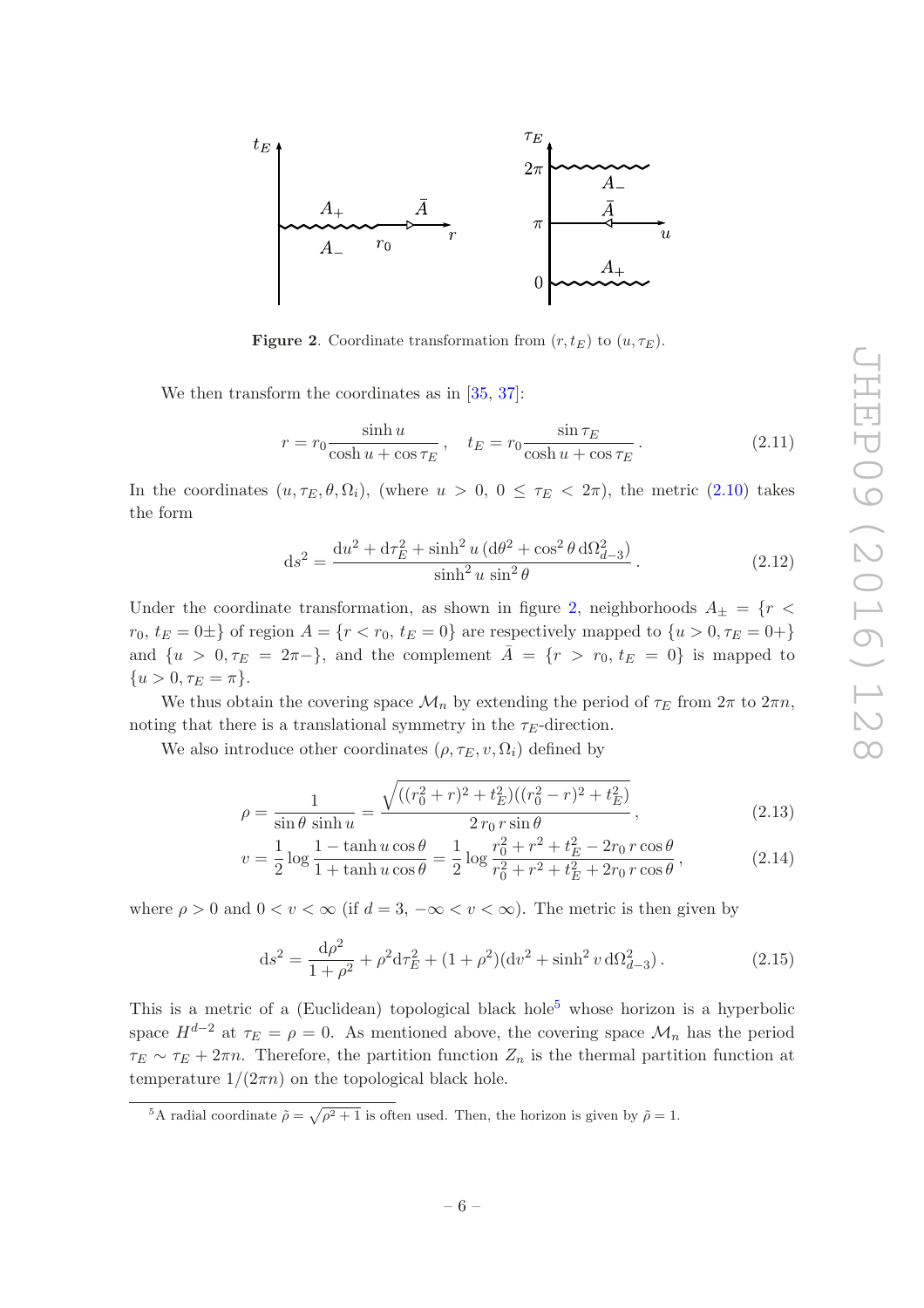We also comment that the entangling surface  $\Sigma = \{t_E = 0, r = r_0\}$  is mapped to surface  $\{\tau_E = \rho = 0\}$ , i.e., the horizon. The area of the entangling surface,  $\mathcal{A}^{(d-2)}(\Sigma)$ , is thus the area of the horizon [\[35\]](#page-21-10):

$$
\mathcal{A}^{(d-2)}(\Sigma) = \int_{H^{d-2}} dV_{d-2} = \Omega_{d-3} \int_0^\infty dv \sinh^{d-3}v
$$
  
=  $\Omega_{d-3} \int_0^{\pi/2} d\theta \frac{\cos^{d-3}\theta}{\sin^{d-2}\theta}$ , (2.16)

where  $\Omega_{d-3}$  represents the area of  $(d-3)$ -sphere

<span id="page-7-3"></span><span id="page-7-2"></span>
$$
\Omega_{d-3} = \frac{2\pi^{\frac{d-2}{2}}}{\Gamma(\frac{d-2}{2})} \,. \tag{2.17}
$$

The area  $\mathcal{A}^{(d-2)}(\Sigma)$  is a divergent quantity since hyperbolic space  $H^{d-2}$  is non-compact. If we introduce a cutoff surface at  $z = \epsilon$  in the Poincaré coordinates [\(2.7\)](#page-5-3), the area is given by

$$
\mathcal{A}^{(d-2)}(\Sigma) = \Omega_{d-3} \int_{\epsilon}^{r_0} \frac{dz}{r_0} \frac{(1 - z^2/r_0^2)^{\frac{d-4}{2}}}{(z/r_0)^{d-2}} \n= \Omega_{d-3} \int_{\epsilon/r_0}^{1} dy \frac{(1 - y^2)^{\frac{d-4}{2}}}{y^{d-2}}.
$$
\n(2.18)

#### <span id="page-7-0"></span>2.3 Modular Hamiltonian

Here we briefly comment on the modular Hamiltonian of the bulk scalar field. If we have a density matrix  $\hat{\rho}$ , the corresponding modular Hamiltonian  $\hat{H}$  is defined by  $\hat{H} = -\log \hat{\rho}$ . In the case that we have considered in the previous subsection, the reduced density matrix  $\rho_A$  represents a thermal state with respect to Hamiltonian  $H_\tau$  corresponding to a Killing vector  $\xi = \xi^{\mu} \partial_{\mu} = \partial_{\tau}$  on the topological black hole:

$$
\rho_A = \frac{e^{-2\pi H_\tau}}{\text{tr}_A e^{-2\pi H_\tau}}\tag{2.19}
$$

with

$$
H_{\tau} = \int_{\tau=0} T_{\mu\nu} \xi^{\mu} dS^{\nu} = \int d\rho \left(1 + \rho^2\right)^{\frac{d-3}{2}} \rho^{-1} \int_{H^{d-2}} dV_{d-2} T_{\tau\tau} \,. \tag{2.20}
$$

The modular Hamiltonian  $H_A$  is given by  $2\pi H_\tau$  up to a constant operator as

$$
H_A = 2\pi H_\tau + \text{(const.)} \tag{2.21}
$$

### <span id="page-7-1"></span>2.4 Area-law in the bulk

Although the above argument can be applied to general quantum field theories, we consider a free scalar field on d-dimensional AdS space:

$$
S = \int d^d x \sqrt{-g} \frac{1}{2} \left( -\partial_\mu \phi \partial^\mu \phi - (m_0^2 + \xi R) \phi^2 \right).
$$
 (2.22)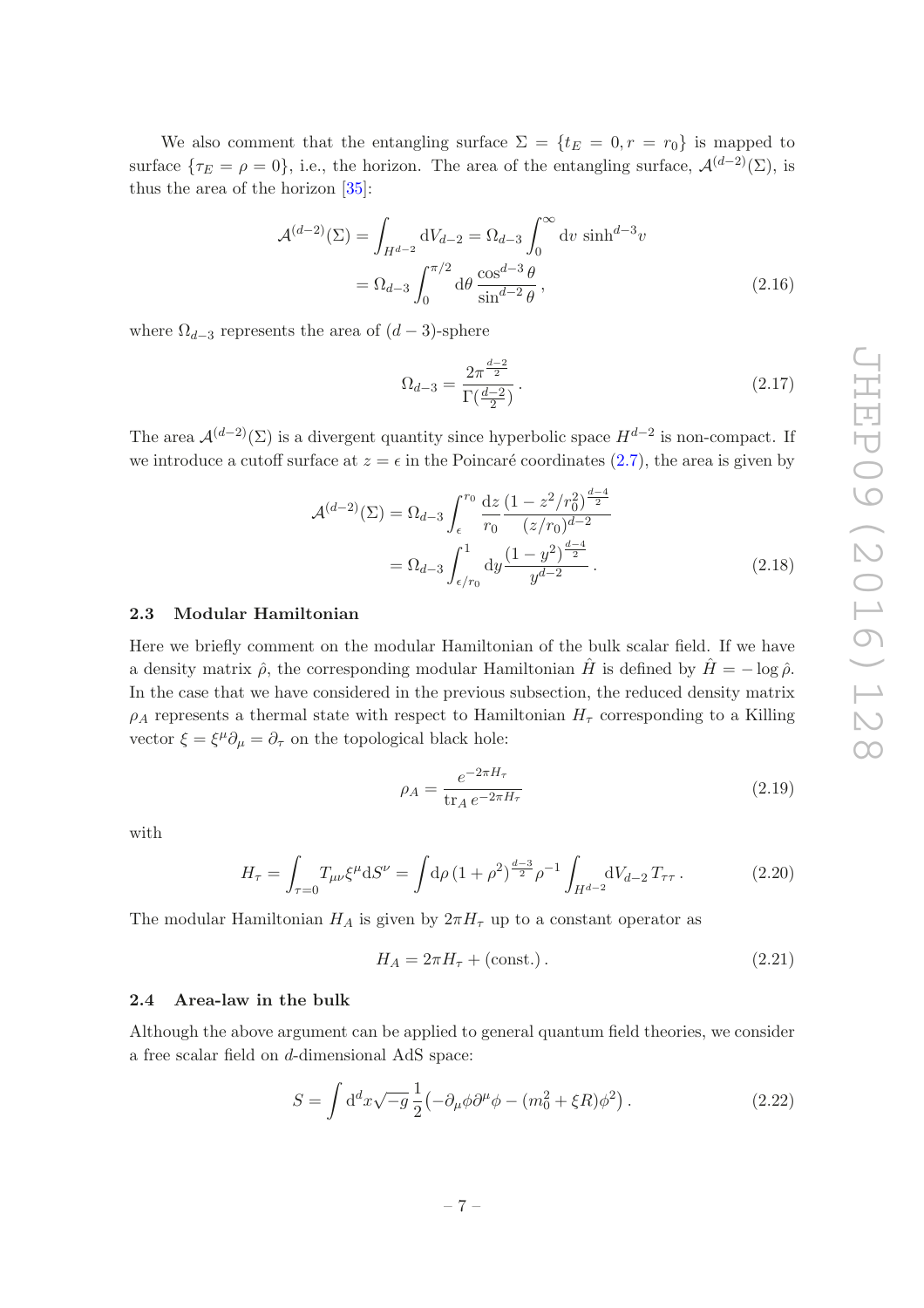Since the Ricci scalar  $R$  of AdS space is constant

<span id="page-8-2"></span>
$$
R = -\frac{d(d-1)}{\ell_{\text{AdS}}^2},\tag{2.23}
$$

we include the curvature coupling term in the mass term and write as

$$
m^2 = m_0^2 - \xi \frac{d(d-1)}{\ell_{\text{AdS}}^2}.
$$
\n(2.24)

We compute  $\log Z_n$  using the heat kernel representation. The (massless) heat kernel  $K_n$  for the Laplacian  $\Delta_n$  on *n*-sheeted space  $\mathcal{M}_n$  is defined as

$$
K_n(x, x'; s) = \langle x | e^{\Delta_n s} | x' \rangle , \quad \text{tr } K_n(s) = \int_{\mathcal{M}_n} d^d x \sqrt{g} K_n(x, x; s) . \tag{2.25}
$$

Using the heat kernel,  $\log Z_n$  is written as

$$
\log Z_n = \frac{1}{2} \int_{\delta^2}^{\infty} \frac{ds}{s} \, \text{tr} \, K_n(s) e^{-m^2 s} \,, \tag{2.26}
$$

where  $\delta$  is introduced as a UV cutoff.

In the original Euclidean AdS space (that is the case of  $n = 1$ ), since it is maximally symmetric, the heat kernel  $K_1(x, x'; s)$  depends on x and x' only through the geodesic distance  $X(x, x')$  between the two points (see, e.g., [\[38](#page-21-15)[–41\]](#page-21-16)). The geodesic distance can be written as

$$
X(x, x') = \operatorname{arccosh} Z(x, x'), \qquad (2.27)
$$

where  $Z(x, x')$  is an invariant quantity under EAdS isometry, which is defined as a scalar product using embedding coordinates  $X^M(x)$  to flat space  $\mathbb{R}^{1,d}$ 

$$
Z(x, x') = -\eta_{MN} X^M(x) X^N(x').
$$
\n(2.28)

We thus write the heat kernel as  $K_1(X; s)$ . If two points x and x' are different only in  $\tau_E$ . direction of the coordinates [\(2.15\)](#page-6-2) as  $x = (\rho, \tau_E, v, \Omega_i)$  and  $x' = (\rho, \tau'_E, v, \Omega_i)$ , the invariant  $Z(x, x')$  depends only on  $\rho$  and  $\tau_E - \tau'_E$  as follows:

<span id="page-8-1"></span>
$$
Z(x, x') = 1 + 2\rho^2 \sin^2 \frac{\tau_E - \tau_E'}{2}.
$$
 (2.29)

From the heat kernel  $K_1(X, s)$  on EAdS, we can evaluate the heat kernel  $K_n(x, x'; s)$ on *n*-sheeted space  $\mathcal{M}_n$  by the Sommerfeld formula [\[42\]](#page-22-0), (see also [\[17](#page-20-8), [39,](#page-21-17) [43](#page-22-1)]),

$$
K_n(x, x'; s) = K_1(X(\tau_E, \tau'_E); s) + \frac{i}{4\pi n} \int_{\Gamma} dw \cot \frac{w}{2n} K_1(X(\tau_E + w, \tau'_E); s), \quad (2.30)
$$

where the contour Γ consists of two lines: one goes from  $(-\pi+i\infty)$  to  $(-\pi-i\infty)$  intersecting the real axis between the poles  $-2\pi n$  and 0 of cot  $\frac{w}{2n}$ , and another goes from  $(\pi - i\infty)$  to

<span id="page-8-0"></span> ${}^{6}X^{M}(x)$  satisfy  $\eta_{MN}X^{M}(x)X^{N}(x) = -\ell_{\text{AdS}}^{2} = -1.$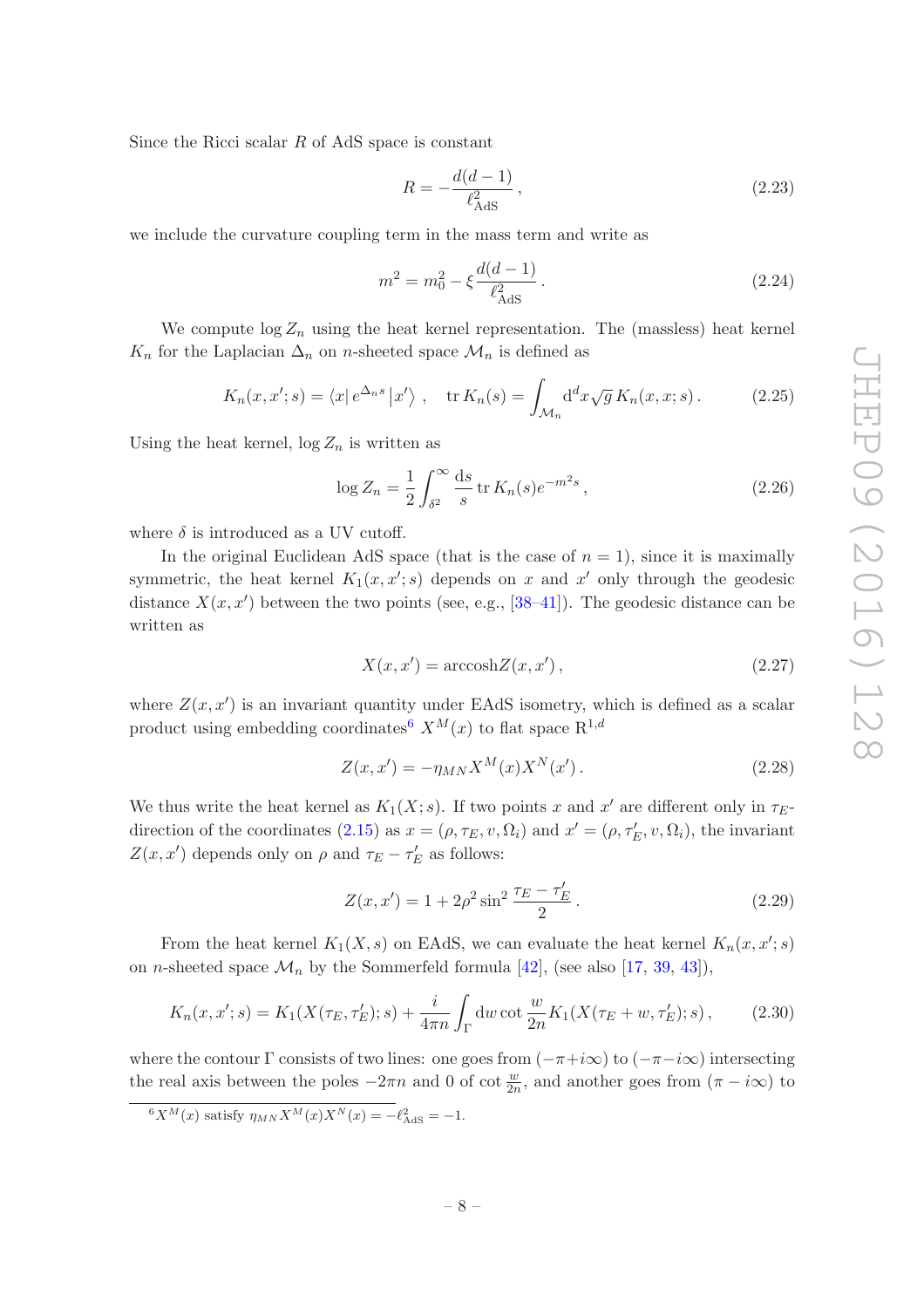$(\pi + i\infty)$  intersecting the real axis between the poles 0 and  $2\pi n$ . Using the formula [\(2.30\)](#page-8-1),  $tr K_n(s)$  is computed as

<span id="page-9-1"></span>
$$
\text{tr}\,K_n(s) = \int_0^{2\pi n} d\tau_E \int_{H^{d-2}} dV_{d-2} \int_0^{\infty} d\rho \,\rho (1+\rho^2)^{\frac{d-3}{2}} K_n(x,x;s)
$$
  
= n \text{ tr}\,K\_1(s) + \frac{i}{2} \mathcal{A}^{(d-2)}(\Sigma) \int\_0^{\infty} d\rho \,\rho (1+\rho^2)^{\frac{d-3}{2}} \int\_{\Gamma} dw \cot \frac{w}{2n} K\_1(X;s), \quad (2.31)

where  $\cosh X = 1 + 2\rho^2 \sin^2(\frac{w}{2})$ . Since the first term in [\(2.31\)](#page-9-1) is canceled in the combination tr  $K_n - n$  tr  $K_1$ , the Rényi entropy  $S_n$  is represented as

$$
S_n = \frac{1}{1-n} (\log Z_n - n \log Z_1)
$$
  
=  $\mathcal{A}^{(d-2)}(\Sigma) \frac{1}{2(1-n)} \frac{i}{2} \int_{\delta^2}^{\infty} \frac{ds}{s} e^{-m^2 s} \int_0^{\infty} d\rho \rho (1+\rho^2)^{\frac{d-3}{2}} \int_{\Gamma} dw \cot \frac{w}{2n} K_1(X; s).$  (2.32)

The integrand of  $(2.33)$  is singular at  $s = 0$ , and the leading singularity is evaluated as

$$
\int_0^\infty d\rho \rho (1+\rho^2)^{\frac{d-3}{2}} \int_{\Gamma} dw \cot \frac{w}{2n} K_1(X; s) \sim \int_{\Gamma} dw \cot \frac{w}{2n} \frac{1}{\sin^2 \frac{w}{2}} \frac{1}{8\pi (4\pi s)^{\frac{d-2}{2}}} \n= i \frac{n^2 - 1}{6n} \frac{1}{(4\pi s)^{\frac{d-2}{2}}}.
$$
\n(2.33)

Therefore, the Rényi entropy follows the bulk area-law

<span id="page-9-2"></span>
$$
S_n = \frac{1+n}{12n(d-2)(4\pi)^{\frac{d-2}{2}}} \frac{\mathcal{A}^{(d-2)}(\Sigma)}{\delta^{d-2}} + \mathcal{O}(\delta^{-d+4}).
$$
\n(2.34)

In particular, the entanglement entropy behaves as

<span id="page-9-4"></span><span id="page-9-3"></span>
$$
S_1 = \frac{1}{6(d-2)(4\pi)^{\frac{d-2}{2}}} \frac{\mathcal{A}^{(d-2)}(\Sigma)}{\delta^{d-2}} + \mathcal{O}(\delta^{-d+4}).
$$
 (2.35)

The area-law of entanglement entropy should hold because we consider entanglement entropy for the ground state of a local QFT. As expected, the behavior of the leading singularity [\(2.35\)](#page-9-3) is the same as in Minkowski space and other curved backgrounds (e.g. [\[17\]](#page-20-8)). We will see that the subleading parts also follow the bulk area-law.

# <span id="page-9-0"></span>3 Entanglement entropy in AdS

The leading singular term of entanglement entropy  $(2.34)$  or  $(2.35)$  depends on the definition of the UV cutoff  $\delta$ . In odd dimensions, entanglement entropy is expected to have the form

$$
S_1 \sim \frac{\alpha_{d-2}}{\delta^{d-2}} + \frac{\alpha_{d-4}}{\delta^{d-4}} + \ldots + \alpha_0. \tag{3.1}
$$

The last term is a universal term which is finite in the limit  $\delta \to 0$ . In this section, we compute the subleading terms including the universal term by using the explicit form of the heat kernel  $K_1$  on odd-dimensional Euclidean AdS space.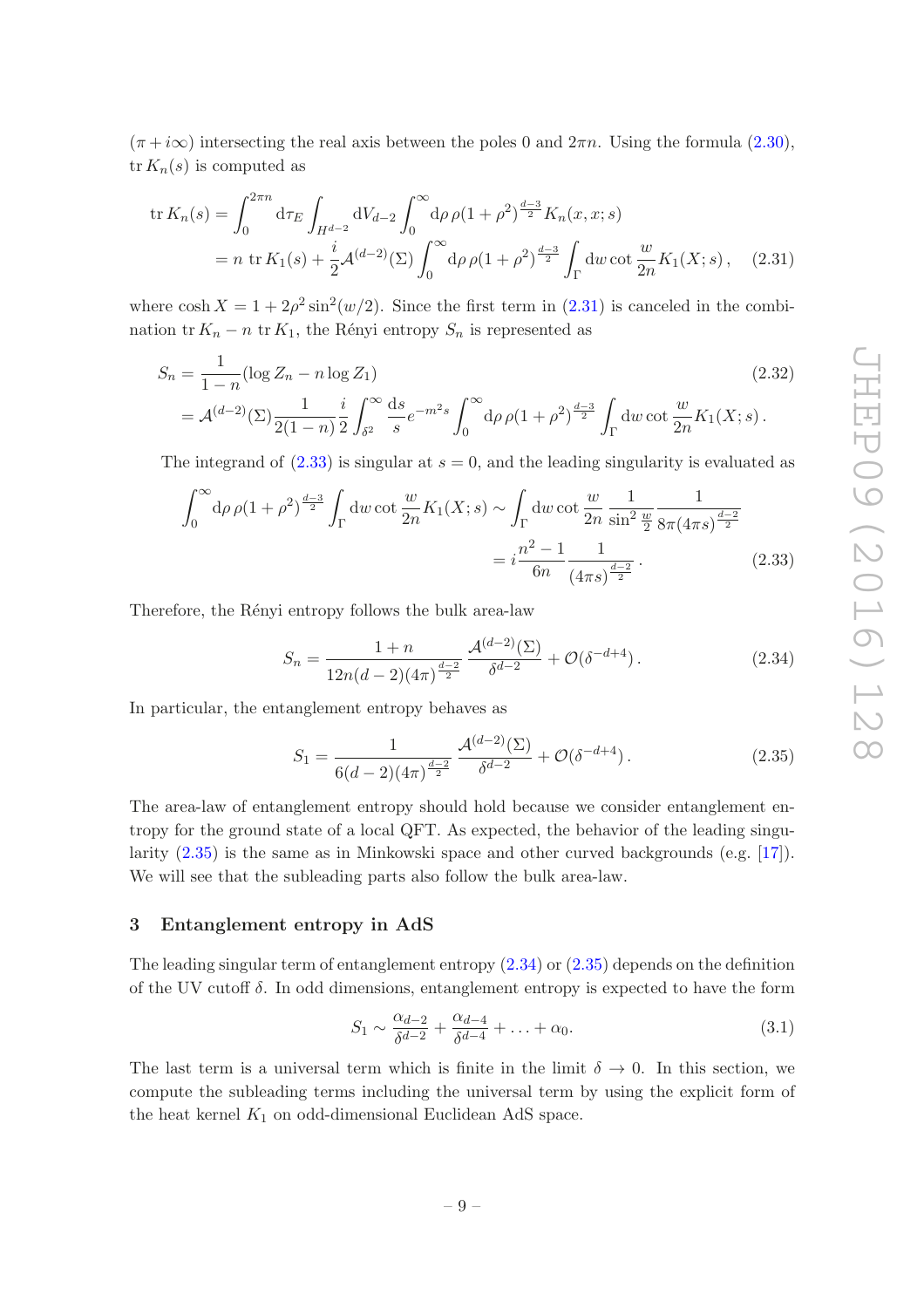We represent the heat kernel on d-dimensional Euclidean AdS space as  $K_1^{(d)}$  $I_1^{(u)}(X; s)$ . It is computed in  $[38, 44, 45]$  $[38, 44, 45]$  $[38, 44, 45]$  $[38, 44, 45]$  $[38, 44, 45]$  and takes the form<sup>[7](#page-10-1)</sup>

$$
K_1^{(d)}(X; s) = \begin{cases} \left(\frac{-1}{2\pi}\right)^{\frac{d-1}{2}} \frac{1}{(4\pi s)^{\frac{1}{2}}} \left(\frac{1}{\sinh X} \frac{\partial}{\partial X}\right)^{\frac{d-1}{2}} e^{-\left(\frac{d-1}{2}\right)^2 s - \frac{X^2}{4s}} & (d: \text{odd})\\ \left(\frac{-1}{2\pi}\right)^{\frac{d-2}{2}} \frac{\sqrt{2}}{(4\pi s)^{\frac{3}{2}}} e^{-\left(\frac{d-1}{2}\right)^2 s} \left(\frac{1}{\sinh X} \frac{\partial}{\partial X}\right)^{\frac{d-2}{2}} \int_X^{\infty} dX' \frac{X' e^{-\frac{X'^2}{4s}}}{\sqrt{\cosh X' - \cosh X}} & (d: \text{even}) \end{cases} \tag{3.2}
$$

In particular for  $d=3, K_1^{(3)}$  $i^{(0)}$  is

<span id="page-10-3"></span><span id="page-10-2"></span>
$$
K_1^{(3)}(X; s) = \frac{1}{(4\pi s)^{\frac{3}{2}}} \frac{X}{\sinh X} e^{-s - \frac{X^2}{4s}}, \qquad (3.3)
$$

which is also computed in [\[39](#page-21-17), [40,](#page-21-18) [47\]](#page-22-4).

From the form [\(3.2\)](#page-10-2), one can find that the heat kernels satisfy the recurrence relation [\[45](#page-22-3)]

<span id="page-10-5"></span><span id="page-10-4"></span>
$$
K_1^{(d+2)}(X;s) = -\frac{e^{-ds}}{2\pi \sinh X} \frac{\partial}{\partial X} K_1^{(d)}(X;s) \,. \tag{3.4}
$$

## <span id="page-10-0"></span>3.1 Entanglement entropy in AdS3

We first consider three-dimensional AdS space. Using the heat kernel  $K_1^{(3)}$  $j_1^{(3)}$  in  $(3.3)$  and the Sommerfeld formula [\(2.30\)](#page-8-1), we can derive the heat kernel  $K_n^{(3)}$  on *n*-sheeted space  $\mathcal{M}_n$ . Here, we compute  $Z_n$  in the case of  $n = 1/N$  ( $N \in \mathbb{N}$ ) in order to confirm the Sommerfeld formula  $(2.30)$ .

In the case of  $n = 1/N$ ,  $Z_{1/N}$  represents the partition function on the orbifold  $EAdS_3/\mathbf{Z}_N$  as in [\[19,](#page-20-10) [48\]](#page-22-5), and the trace of the heat kernel on the orbifold is easily obtained by the method of images

$$
\text{tr}\, K_{1/N}^{(3)}(s) = \int_0^\infty d\rho \, \rho \int_0^{2\pi/N} d\tau_E \int_{-\infty}^\infty d\tau \sum_{j=0}^{N-1} \langle \rho, \tau_E + 2\pi j/N, v \vert \, e^{\Delta s} \, \vert \rho, \tau_E, v \rangle \,. \tag{3.5}
$$

Since the heat kernel on  $AdS_3$  is given by  $(3.3)$ , we have

$$
\langle \rho, \tau_E + w, v | e^{\Delta s} | \rho, \tau_E, v \rangle = \frac{1}{(4\pi s)^{\frac{3}{2}}} \frac{X(\rho, w)}{\sinh X(\rho, w)} e^{-s - \frac{X(\rho, w)^2}{4s}}, \qquad (3.6)
$$

where  $\cosh X(\rho, w) = 1 + 2\rho^2 \sin^2(w/2)$ . Thus, eq. [\(3.5\)](#page-10-4) becomes

$$
\text{tr}\,K_{1/N}^{(3)}(s) = \frac{1}{N}\,\text{tr}\,K_1^{(3)}(s) \n+ \frac{2\pi}{N}\mathcal{A}^{(1)}(\Sigma)\sum_{j=1}^{N-1} \frac{1}{4\sin^2(\pi j/N)}\frac{e^{-s}}{(4\pi s)^{\frac{3}{2}}}\int_0^\infty \mathrm{d}X X \, e^{-\frac{X^2}{4s}}. \tag{3.7}
$$

<span id="page-10-1"></span><sup>7</sup>The heat kernels are those for the Dirichlet boundary conditions, that is, we sum up only normalizable modes for  $m = 0$  (see, e.g., [\[46](#page-22-6)].)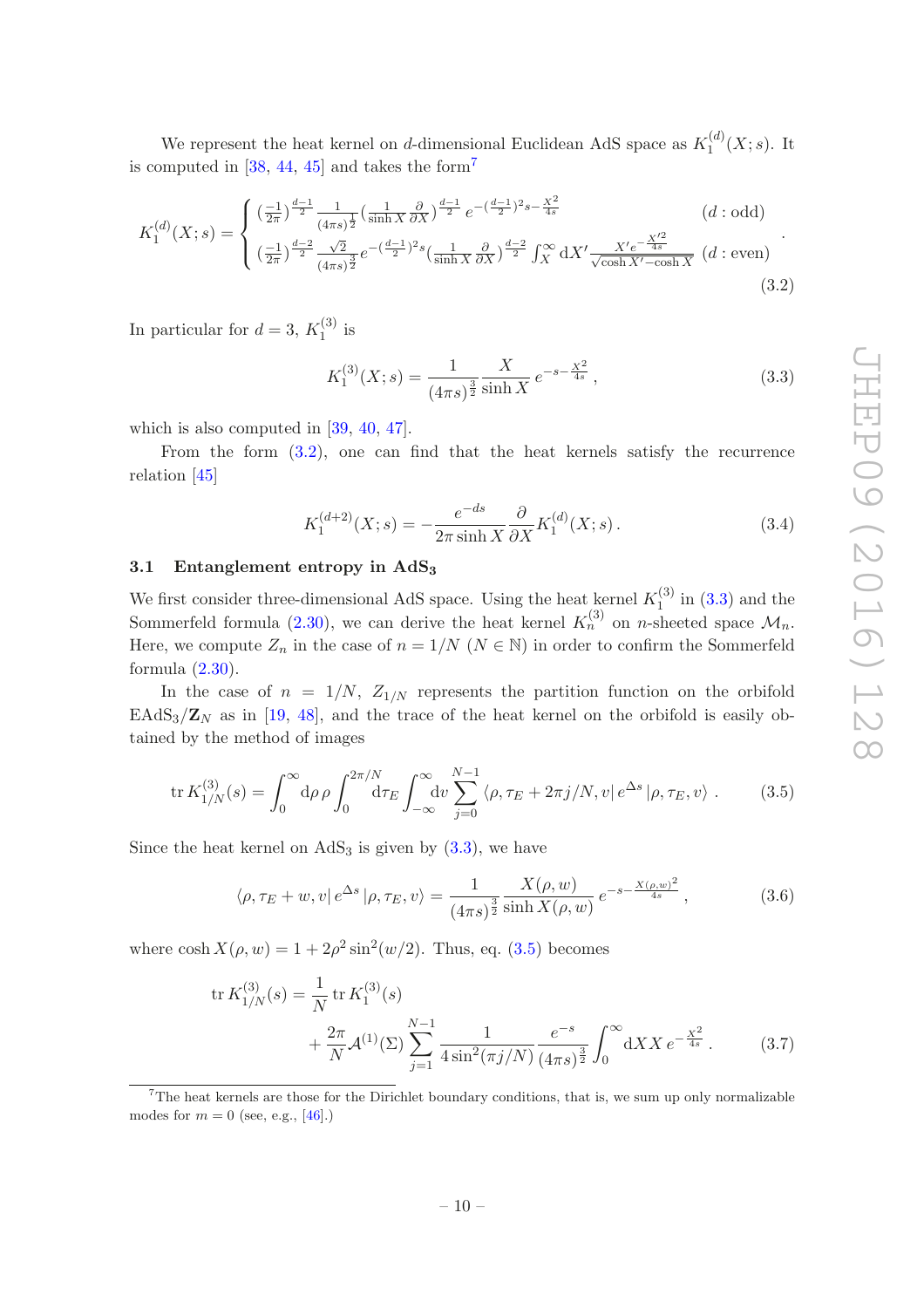Performing the integral as

$$
\int_0^\infty dX X \, e^{-\frac{X^2}{4s}} = 2s \,,\tag{3.8}
$$

and applying the formula

$$
\sum_{j=1}^{N-1} \frac{1}{\sin^2(\pi j/N)} = \frac{N^2 - 1}{3},\tag{3.9}
$$

we obtain

$$
\text{tr}\,K_{1/N}^{(3)}(s) - \frac{1}{N}\,\text{tr}\,K_1^{(3)}(s) = \mathcal{A}^{(1)}(\Sigma)\frac{N^2 - 1}{12N}\frac{e^{-s}}{(4\pi s)^{\frac{1}{2}}} = \mathcal{A}^{(1)}(\Sigma)\frac{1 - N^{-2}}{12N^{-1}}\frac{e^{-s}}{(4\pi s)^{\frac{1}{2}}}.
$$
 (3.10)

This also can be obtained from the formula  $(2.31)$  for general n as

$$
\text{tr}\,K_n^{(3)}(s) - n\,\,\text{tr}\,K_1^{(3)}(s) = \frac{i}{2}\mathcal{A}^{(1)}(\Sigma)\int_0^\infty d\rho \,\rho \int_\Gamma \text{d}w \cot\frac{w}{2n} \frac{1}{(4\pi s)^{\frac{3}{2}}} \frac{X(w)}{\sinh X(w)}\,e^{-s - \frac{X(w)^2}{4s}} \\
= \frac{i}{2}\mathcal{A}^{(1)}(\Sigma)\frac{e^{-s}}{4(4\pi s)^{\frac{3}{2}}} \int_0^\infty dX \,X \,e^{-\frac{X^2}{4s}} \int_\Gamma \text{d}w \cot\frac{w}{2n} \frac{1}{\sin^2\frac{w}{2}} \\
= \mathcal{A}^{(1)}(\Sigma)\frac{1 - n^2}{12n} \frac{e^{-s}}{(4\pi s)^{\frac{1}{2}}} \,.
$$
\n(3.11)

Therefore, the Rényi entropy is computed as

$$
S_n = \frac{1}{1-n} \frac{1}{2} \int_{\delta^2}^{\infty} \frac{ds}{s} (\text{tr} K_n^{(3)}(s) - n \text{ tr} K_1^{(3)}(s)) e^{-m^2 s}
$$
  
=  $\mathcal{A}^{(1)}(\Sigma) \frac{1+n}{24n} \int_{\delta^2}^{\infty} \frac{ds}{s} \frac{e^{-(m^2+1)s}}{(4\pi s)^{\frac{1}{2}}}$   
=  $\mathcal{A}^{(1)}(\Sigma) \frac{1+n}{12n(4\pi)^{\frac{1}{2}}} (\delta^{-1} - \sqrt{\pi}\nu),$  (3.12)

where we omit  $\mathcal{O}(\delta)$  terms, and  $\nu$  is defined in [\(1.3\)](#page-3-3). We thus find that the Rényi entropy monotonically decreases with respect to  $n$ <sup>[8](#page-11-0)</sup>

$$
S_n = \left(1 + \frac{1}{n}\right)S_\infty, \quad S_\infty = \frac{\mathcal{A}^{(1)}(\Sigma)}{12(4\pi)^{\frac{1}{2}}}(\delta^{-1} - \sqrt{\pi}\nu). \tag{3.13}
$$

The entanglement entropy  $S_1$  is especially given by

$$
S_1 = \frac{\mathcal{A}^{(1)}(\Sigma)}{6(4\pi)^{\frac{1}{2}}} (\delta^{-1} - \sqrt{\pi}\nu). \tag{3.14}
$$

The universal term independent of  $\delta$  in  $S_n$  is

<span id="page-11-1"></span>
$$
-\frac{\mathcal{A}^{(1)}(\Sigma)}{24}\left(1+\frac{1}{n}\right)\nu.
$$
 (3.15)

In the case of  $n = 1$ , the coefficient of area  $\mathcal{A}^{(1)}(\Sigma)$  is the same as in [\[19](#page-20-10)].

<span id="page-11-0"></span> $\overline{8}$ The universal part monotonically increases with respect to *n* as in [\(3.15\)](#page-11-1).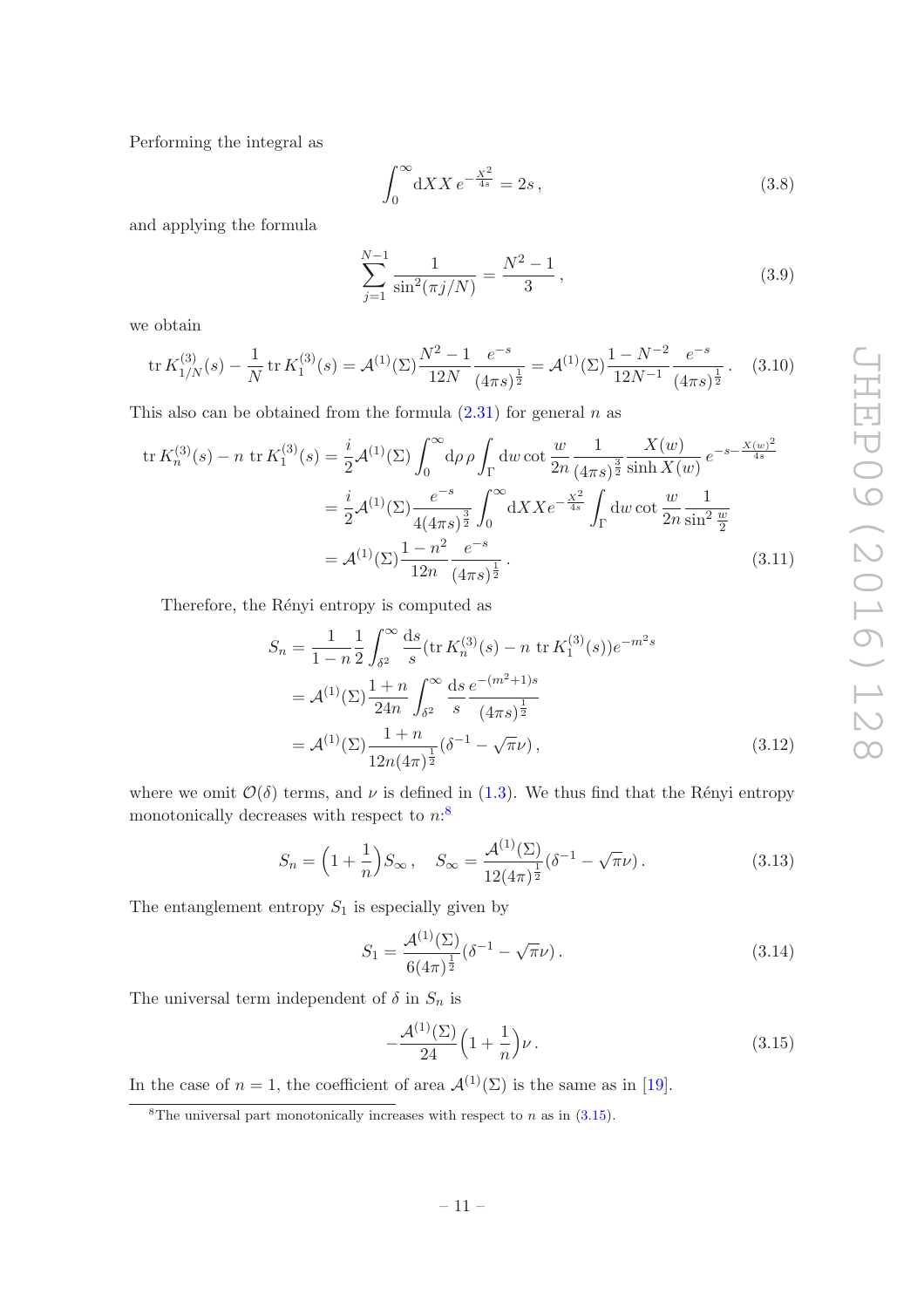In order to see the universal contribution, we further need to introduce the bulk IR cutoff  $\epsilon$ . Here we introduce a cutoff surface at  $z = \epsilon$  in the Poincaré coordinates [\(2.7\)](#page-5-3). The area is given in  $(2.18)$ :

$$
\mathcal{A}^{(1)}(\Sigma) = 2 \int_{\epsilon/r_0}^{1} dy \frac{1}{y\sqrt{1-y^2}} = 2 \log \frac{2r_0}{\epsilon} + \mathcal{O}(\epsilon/r_0).
$$
 (3.16)

The universal contribution to the Rényi entropy  $S_n$  is the term including  $\log \epsilon^{-1}$  and is given by

<span id="page-12-1"></span>
$$
S_n^{\text{univ}} = -\frac{1}{12} \left( 1 + \frac{1}{n} \right) \nu \log \frac{2r_0}{\epsilon} \,. \tag{3.17}
$$

## <span id="page-12-0"></span>3.2 Higher dimensions

For general dimensions, we can compute the Rényi entropy  $S_n$  by using [\(2.33\)](#page-9-2). Changing the variable of integration from  $\rho$  to  $X = \arccosh(1 + 2\rho^2 \sin^2(\omega/2))$ , we obtain the expression

$$
S_n = \frac{i \mathcal{A}^{(d-2)}(\Sigma)}{16(1-n)} \int_{\delta^2}^{\infty} \frac{ds}{s} e^{-m^2 s} \int_{\Gamma} dw \frac{\cot \frac{w}{2n}}{\sin^2 \frac{w}{2}} I^{(d)}(w, s) , \qquad (3.18)
$$

where

$$
I^{(d)}(w,s) \equiv \int_0^\infty dX \sinh X \left( 1 + \frac{\cosh X - 1}{2\sin^2 \frac{w}{2}} \right)^{\frac{d-3}{2}} K_1^{(d)}(X;s).
$$
 (3.19)

From eq. [\(3.4\)](#page-10-5), one can find a relation

$$
I^{(d)}(w,s) = \frac{e^{-(d-2)s}}{2\pi} \left( K_1^{(d-2)}(0;s) + \frac{d-3}{4\sin^2\frac{w}{2}} I^{(d-2)}(w,s) \right).
$$
 (3.20)

We can obtain the expressions of  $I<sup>(d)</sup>$  recursively from this equation. We give the expressions for odd  $d \leq 11$  in appendix [A.](#page-18-0) Using the expressions of  $I^{(d)}$ , we next compute

<span id="page-12-3"></span><span id="page-12-2"></span>
$$
\int_{\Gamma} \mathrm{d}w \frac{\cot \frac{w}{2n}}{\sin^2 \frac{w}{2}} I^{(d)}(w, s). \tag{3.21}
$$

The results are also given in appendix [A.](#page-18-0)

Finally performing the s-integral in  $(3.18)$ , we obtain the Rényi entropy  $S_n$ . They are functions of  $\nu$  which is defined in [\(1.3\)](#page-3-3). We write the entropy  $S_n$  for d-dimensional AdS as  $S_n^{(d)}(\nu)$ , which takes the following form:

$$
S_n^{(d)}(\nu) = \frac{\mathcal{A}^{(d-2)}(\Sigma)}{12(4\pi)^{\frac{d-2}{2}}} \left(1 + \frac{1}{n}\right) \left(\sum_{k=0}^{\frac{d-1}{2}} g_{d-2-2k}^{(d)}(n) \delta^{-(d-2-2k)} + g_0^{(d)}(n)\right),\tag{3.22}
$$

where the expressions of  $g_{d-}^{(d)}$  $\frac{d^{(a)}}{d-2-2k}(n)$  are given in appendix [A.](#page-18-0) We thus find that not only for the leading term but also the subleading terms follow the bulk area-law. This is due to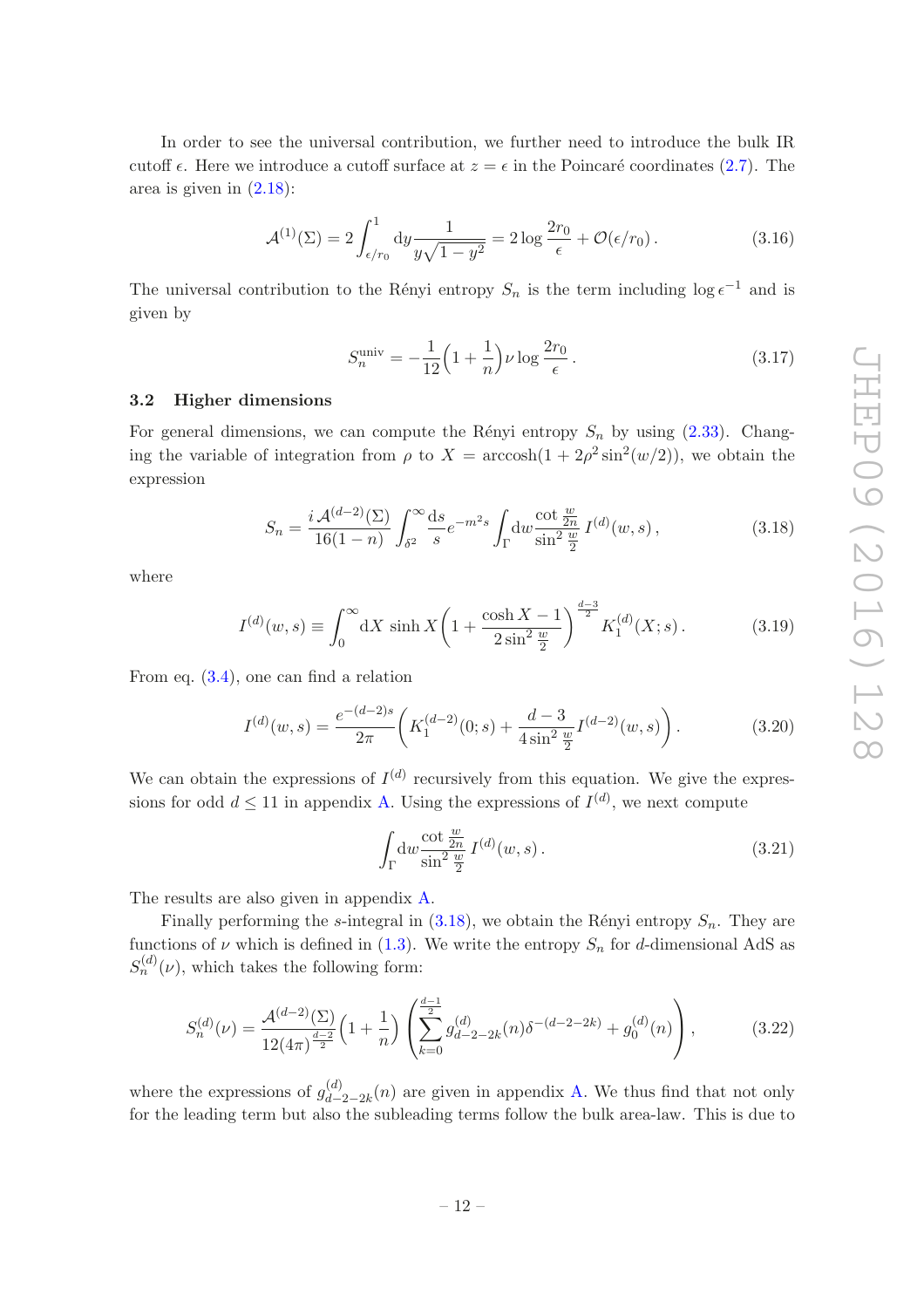the facts that AdS space is maximally symmetric and the extrinsic curvature of the surface Σ vanishes because Σ is a Killing horizon.

 $g_0^{(d)}$  $0^{(a)}(n)$  represents a universal contribution which is finite in the limit  $\delta \to 0$ , and is given as follows when we omit  $\mathcal{O}(\delta)$  terms:

<span id="page-13-2"></span>
$$
g_0^{(3)}(n) = -\sqrt{\pi}\nu\,,\tag{3.23}
$$

$$
g_0^{(5)}(n) = \frac{2}{3}\sqrt{\pi}\nu^3 - \frac{11n^2 + 1}{15n^2}\sqrt{\pi}\nu\,,\tag{3.24}
$$

$$
g_0^{(7)}(n) = -\frac{4}{15}\sqrt{\pi}\nu^5 + \frac{4\left(16n^2+1\right)}{45n^2}\sqrt{\pi}\nu^3 - \frac{2\left(191n^4+23n^2+2\right)}{315n^4}\sqrt{\pi}\nu\,,\tag{3.25}
$$

$$
g_0^{(9)}(n) = \frac{8}{105}\sqrt{\pi\nu^7} - \frac{4\left(21n^2 + 1\right)}{75n^2}\sqrt{\pi\nu^5} + \frac{8\left(162n^4 + 15n^2 + 1\right)}{315n^4}\sqrt{\pi\nu^3} - \frac{2\left(11n^2 + 1\right)\left(227n^4 + 10n^2 + 3\right)}{1575n^6}\sqrt{\pi\nu},
$$
\n(3.26)

$$
g_0^{(11)}(n) = -\frac{16}{945}\sqrt{\pi}\nu^9 + \frac{32(26n^2+1)}{1575n^2}\sqrt{\pi}\nu^7 - \frac{16(492n^4+37n^2+2)}{1575n^4}\sqrt{\pi}\nu^5 + \frac{16(4608n^6+508n^4+53n^2+3)}{4725n^6}\sqrt{\pi}\nu^3 - \frac{8(14797n^8+2125n^6+321n^4+35n^2+2)}{10395n^8}\sqrt{\pi}\nu.
$$
 (3.27)

Note that they are all odd functions with respect to  $\nu$  and negative in the range  $0 < \nu < 1$ for arbitrary  $n > 0$ . In particular, setting  $n = 1$ , we find that  $g_0^{(d)}$  $\binom{u}{0}(1)$  is given by

<span id="page-13-3"></span><span id="page-13-0"></span>
$$
g_0^{(d)}(1) = -\frac{3\sqrt{\pi} \, 2^{\frac{d-1}{2}}}{(d-1) \, d!!} \left[ \nu \prod_{k=1}^{\frac{d-1}{2}} (k^2 - \nu^2) - d \int_0^{\nu} dy \prod_{k=0}^{\frac{d-3}{2}} (k^2 - y^2) \right]. \tag{3.28}
$$

As in three-dimensions, we introduce the bulk IR cutoff at  $z = \epsilon$ . The area  $\mathcal{A}^{(d-2)}(\Sigma)$ given in  $(2.18)$  then takes the form  $[20, 22]$  $[20, 22]$ 

$$
\mathcal{A}^{(d-2)}(\Sigma)/\Omega_{d-3} = \sum_{k=1}^{\frac{d-3}{2}} p_{2k-1} \left(\frac{r_0}{\epsilon}\right)^{d-2k-1} + \frac{(-1)^{\frac{d-3}{2}}(d-4)!!}{(d-3)!!} \log \frac{r_0}{\epsilon} + \mathcal{O}(1).
$$
 (3.29)

<span id="page-13-1"></span>
$$
p_1 = (d-1)^{-1}, \dots \tag{3.30}
$$

The term with  $\log \epsilon^{-1}$  gives the universal contributions of the Rényi entropy  $S_n$  as

$$
S_n^{(d) \text{univ}}(\nu) = \frac{\Omega_{d-3}}{12(4\pi)^{\frac{d-3}{2}}} \left(1 + \frac{1}{n}\right) \frac{(-1)^{\frac{d-3}{2}}(d-4)!!}{(d-3)!!} g_0^{(d)}(n) \log \frac{r_0}{\epsilon},
$$
  
= 
$$
\frac{(-1)^{\frac{d-3}{2}}}{3\sqrt{\pi} 2^{\frac{d+1}{2}}(d-3)!!} \left(1 + \frac{1}{n}\right) g_0^{(d)}(n) \log \frac{r_0}{\epsilon}.
$$
 (3.31)

Note that it vanishes when  $\nu = 0$ , that is the case where the Breitenlohner-Freedman bound [\[49](#page-22-7)] is saturated. Using [\(3.28\)](#page-13-0), the universal part of the entanglement entropy can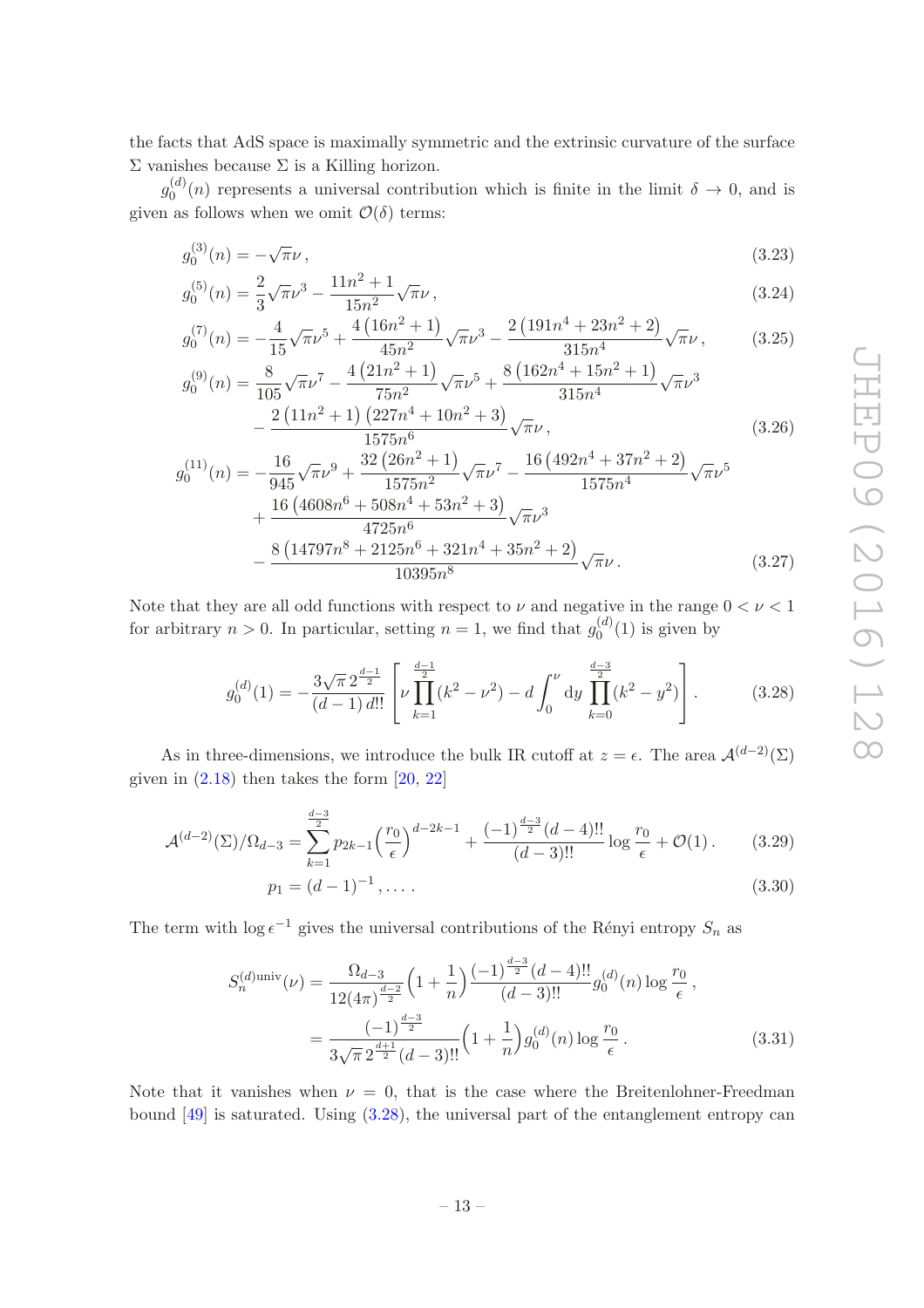be written as

$$
S_1^{(d) \text{univ}}(\nu) = \frac{(-1)^{\frac{d-1}{2}}}{d!} \left[ \nu \prod_{k=1}^{\frac{d-1}{2}} (k^2 - \nu^2) - d \int_0^{\nu} dy \prod_{k=0}^{\frac{d-3}{2}} (k^2 - y^2) \right] \log \frac{r_0}{\epsilon}.
$$
 (3.32)

## <span id="page-14-1"></span><span id="page-14-0"></span>4 One-loop corrections to holographic entanglement entropy

#### 4.1 Contributions from a scalar field

According to the FLM proposal, the 1-loop corrections to holographic entanglement entropy is given by  $(1.2)$ . We evaluate the contributions from a scalar field. In this section we restore a AdS radius  $\ell_{\text{AdS}}$  which has been set to  $\ell_{\text{AdS}} = 1$ , but use the symbol  $\mathcal{A}^{(d-2)}(\Sigma)$ to represent the minimal area with  $\ell_{\text{AdS}} = 1$ , that is, the integral [\(2.16\)](#page-7-3).

We have found that the bulk entanglement entropy of a scalar field is

$$
S_{\text{bulk}}^{(d)} = \frac{\mathcal{A}^{(d-2)}(\Sigma)}{6(4\pi)^{\frac{d-2}{2}}} g_0^{(d)}(1)
$$
  
= 
$$
-\frac{\mathcal{A}^{(d-2)}(\Sigma)}{2(2\pi)^{\frac{d-3}{2}}(d-1) d!} \left[ \nu \prod_{k=1}^{\frac{d-1}{2}} (k^2 - \nu^2) - d \int_0^{\nu} dy \prod_{k=0}^{\frac{d-3}{2}} (k^2 - y^2) \right],
$$
 (4.1)

where we ignore the bulk UV divergent terms.

We next evaluate the change of minimal area due to the back reaction from a quantum expectation value of the energy momentum tensor  $T_{\mu\nu}$  of the scalar field. The expectation value is evaluated in [\[50\]](#page-22-8), and is given for odd-dimensional  $AdS_d$  as follows

<span id="page-14-3"></span>
$$
\langle T_{\mu\nu} \rangle_d = -g_{\mu\nu} \frac{(m_0 \ell_{\text{AdS}})^2}{2(2\pi)^{\frac{d-1}{2}} d!! \nu \ell_{\text{AdS}}^d} \prod_{k=0}^{\frac{d-3}{2}} (k^2 - \nu^2) \equiv \lambda g_{\mu\nu} \,, \tag{4.2}
$$

where we also omit the bulk UV divergences and separate the mass  $m_0$  from curvature coupling  $\xi$  as  $(2.24)$ , so  $\nu$  is

<span id="page-14-2"></span>
$$
\nu = \sqrt{(m_0 \ell_{\text{AdS}})^2 - d(d-1)\xi + \left(\frac{d-1}{2}\right)^2}.
$$
\n(4.3)

As discussed in [\[19\]](#page-20-10), we also have a pure AdS solution of the Einstein equation,

$$
R_{\mu\nu} - \frac{1}{2} R g_{\mu\nu} + \Lambda g_{\mu\nu} = 8\pi G_N \left\langle T_{\mu\nu} \right\rangle_d , \qquad (4.4)
$$

if the energy momentum tensor has a expectation value with the form  $\langle T_{\mu\nu} \rangle_d = \lambda g_{\mu\nu}$ . Since the cosmological constant  $\Lambda$  is related to a AdS radius as

$$
\Lambda = -\frac{(d-1)(d-2)}{2\ell_{\text{AdS}}^2},\tag{4.5}
$$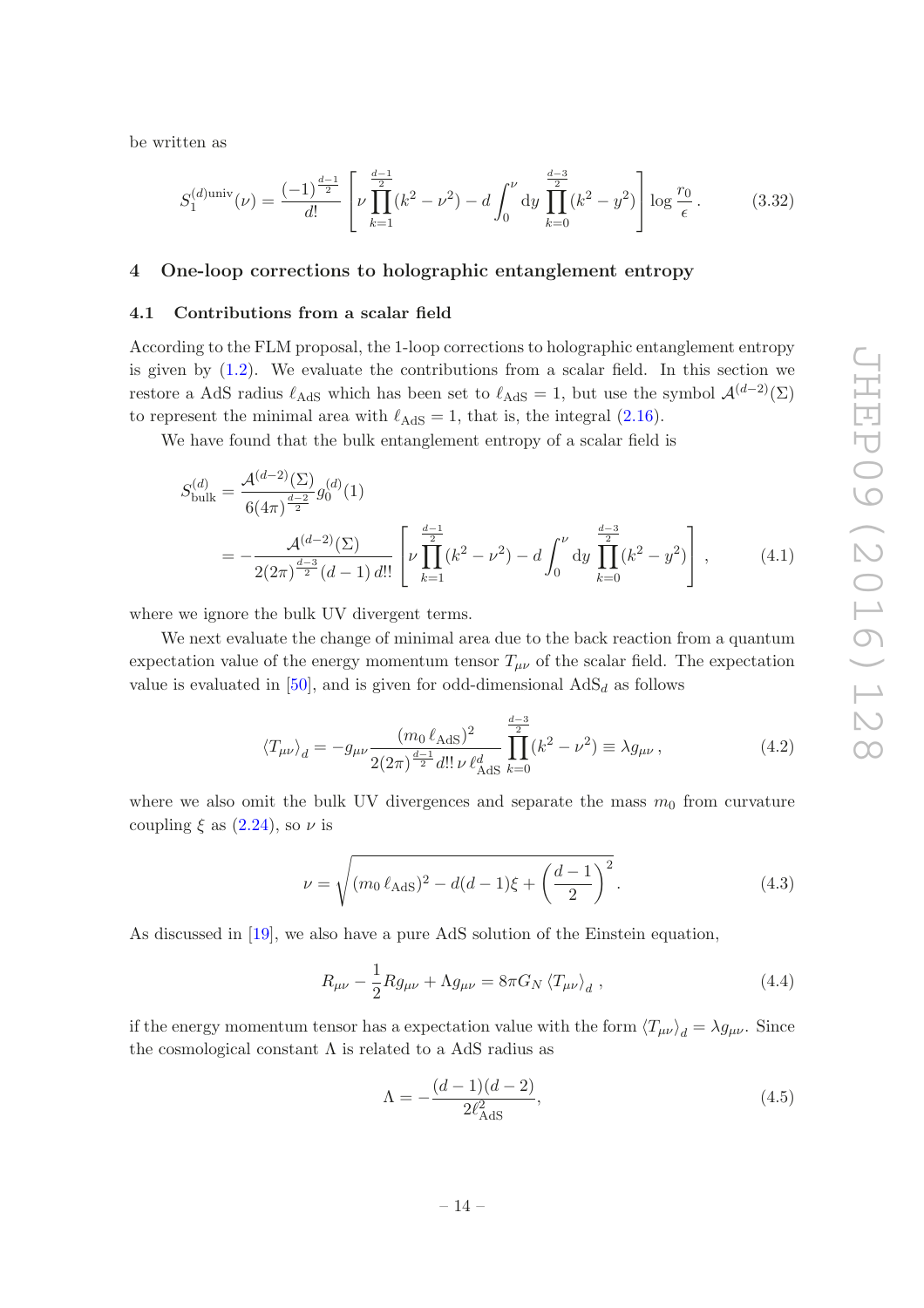a shift of the AdS radius due to the back reaction is given by

$$
\delta \ell_{\rm AdS} = -\frac{8\pi G_N \ell_{\rm AdS}^3}{(d-1)(d-2)} \lambda + \mathcal{O}(G_N^2)
$$
\n(4.6)

as in [\[19](#page-20-10)]. Noting that the classical holographic entanglement entropy is

$$
\frac{\text{area}(\Sigma)}{4G_N} = \frac{\ell_{\text{AdS}}^{d-2} \mathcal{A}^{(d-2)}(\Sigma)}{4 \, G_N} \,, \tag{4.7}
$$

we find that the second term in  $(1.2)$  takes the form

$$
\delta \frac{\text{area}(\Sigma)}{4G_N} = -\frac{2\pi \ell_{\text{AdS}}^d \mathcal{A}^{(d-2)}(\Sigma)}{d-1} \lambda \tag{4.8}
$$

<span id="page-15-0"></span>
$$
= \frac{\mathcal{A}^{(d-2)}(\Sigma)(m_0 \ell_{\text{AdS}})^2}{2(2\pi)^{\frac{d-3}{2}} d!! (d-1) \nu} \prod_{k=0}^{\frac{d-3}{2}} (k^2 - \nu^2).
$$
 (4.9)

In the last line we have used the explicit expression,  $(4.2)$ , of  $\lambda$ .

The third term  $\delta S_{\text{Wald}}$  in [\(1.2\)](#page-2-4) comes from a curvature coupling term  $-\xi R\phi^2/2$ . If  $\phi^2$  has a expectation value, the term plays a role of the Einstein-Hilbert term, which also contributes to the Bekenstein-Hawking entropy or the Wald entropy as

$$
\delta S_{\text{Wald}} = -2\pi \xi \langle \phi^2 \rangle_d \text{ area}(\Sigma). \tag{4.10}
$$

In odd-dimensional space, we have a relation [\[50](#page-22-8)]

$$
\langle T^{\mu}_{\ \mu} \rangle_{d} = -m_0^2 \langle \phi^2 \rangle_{d} \ . \tag{4.11}
$$

Thus, the renormalized expectation value of  $\phi^2$  is

<span id="page-15-1"></span>
$$
\langle \phi^2 \rangle_d = -\frac{d}{m_0^2} \lambda \,. \tag{4.12}
$$

Therefore, we obtain

$$
\delta S_{\text{Wald}} = \frac{2\pi d \,\ell_{\text{AdS}}^{d-2} \,\mathcal{A}^{(d-2)}(\Sigma)}{m_0^2} \xi \,\lambda \tag{4.13}
$$

<span id="page-15-3"></span>
$$
= -\frac{\mathcal{A}^{(d-2)}(\Sigma)\xi}{2(2\pi)^{\frac{d-3}{2}}(d-2)!!\,\nu} \prod_{k=0}^{\frac{d-3}{2}}(k^2 - \nu^2). \tag{4.14}
$$

If we combine  $(4.9)$  and  $(4.14)$ , we have

$$
\delta \frac{\text{area}(\Sigma)}{4G_N} + \delta S_{\text{Wald}} = \frac{\mathcal{A}^{(d-2)}(\Sigma)}{2(2\pi)^{\frac{d-3}{2}}(d-1) \, d!!} \nu \prod_{k=1}^{\frac{d-1}{2}} (k^2 - \nu^2). \tag{4.15}
$$

Adding this to  $(4.1)$ , the first term in the square bracket of  $(4.1)$  cancels out. Thus, at  $\mathcal{O}(G_N^0)$ , the holographic entanglement entropy is given by  $S_{cl} + S_q$  with

$$
S_{cl} = \frac{\ell_{\text{AdS}}^{d-2} \mathcal{A}^{(d-2)}(\Sigma)}{4 \, G_N} \,, \tag{4.16}
$$

<span id="page-15-2"></span>
$$
S_q = \frac{\mathcal{A}^{(d-2)}(\Sigma)}{2(2\pi)^{\frac{d-3}{2}}(d-1)(d-2)!!} \int_0^{\nu} dy \prod_{k=0}^{\frac{d-3}{2}} (k^2 - y^2).
$$
 (4.17)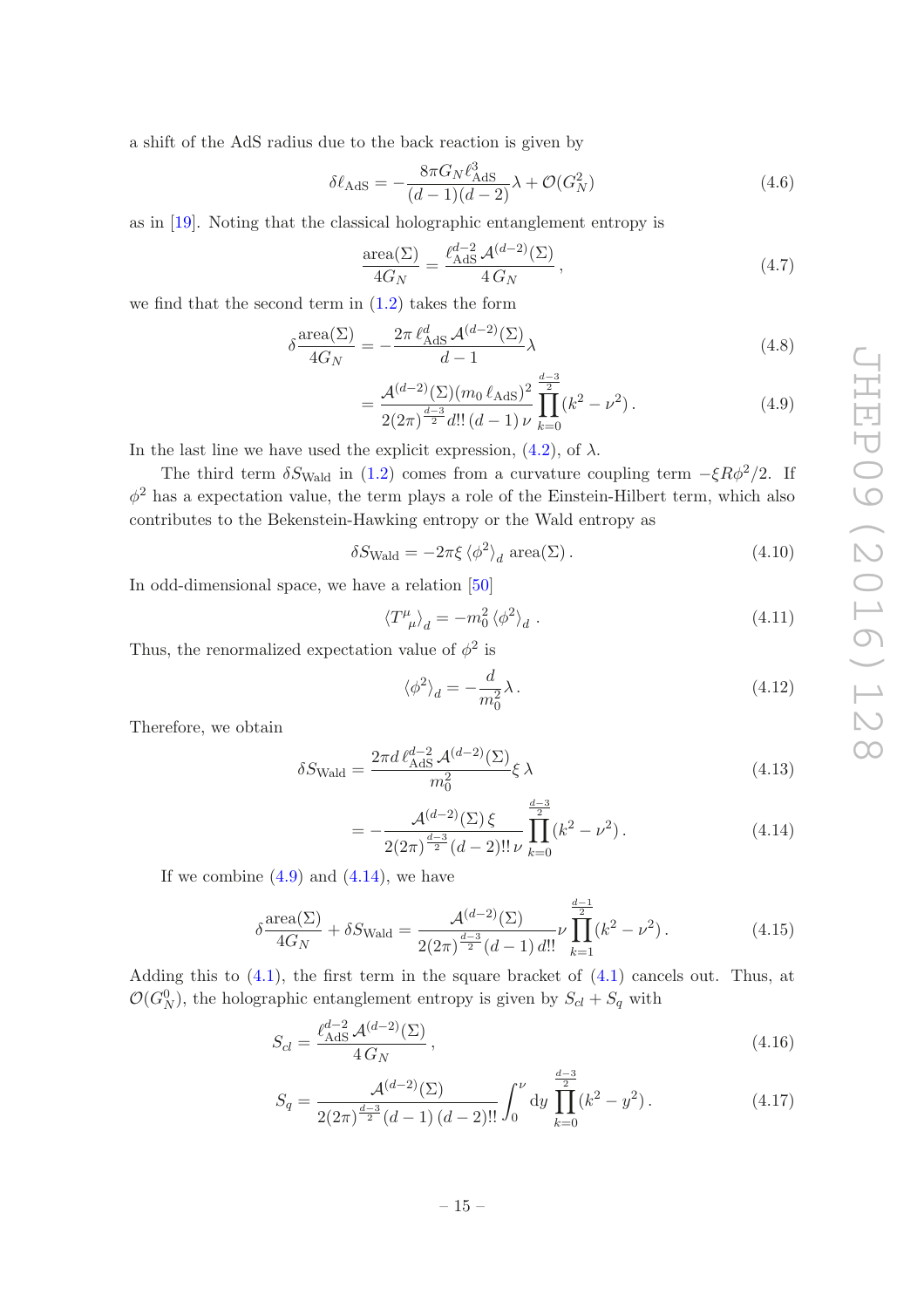## <span id="page-16-0"></span>4.2 The shift of entanglement entropy under a double trace deformation

We finally compute the shift of entanglement entropy under an RG flow triggered by a double trace deformation. Since the heat kernels  $(3.2)$ , which we have used so far, are those for the Dirichlet boundary condition,  $1/N$  corrections to the entanglement entropy for  $CFT^{(D)}$  are holographically given by [\(4.17\)](#page-15-2). Due to the fact that Green's function for the Neumann boundary condition is formally obtained by flipping the sign of  $\nu$  (see [\[19](#page-20-10), [30\]](#page-21-13)), 1-loop corrections  $S_q$  of entanglement entropy for  $CFT^{(N)}$  is obtained as

$$
S_q^{(N)} = \frac{\mathcal{A}^{(d-2)}(\Sigma)}{2(2\pi)^{\frac{d-3}{2}}(d-1)(d-2)!!} \int_0^{-\nu} dy \prod_{k=0}^{\frac{d-3}{2}} (k^2 - y^2) = -S_q^{(D)}.
$$
 (4.18)

Therefore, the shift of entanglement entropy is

$$
S_q^{(N)} - S_q^{(D)} = -2S_q^{(D)} = -\frac{\mathcal{A}^{(d-2)}(\Sigma)}{(2\pi)^{\frac{d-3}{2}}(d-1)(d-2)!!} \int_0^{\nu} dy \prod_{k=0}^{\frac{d-3}{2}} (k^2 - y^2). \tag{4.19}
$$

The coefficient of area  $\mathcal{A}^{(d-2)}(\Sigma)$  is positive in the range  $0 < \nu < 1$ . Using the expansion of  $\mathcal{A}^{(d-2)}(\Sigma)$  in [\(3.29\)](#page-13-1), we find the shift of the universal term,

$$
S_q^{(N)\text{univ}} - S_q^{(D)\text{univ}} = (-1)^{\frac{d-1}{2}} \frac{2}{(d-1)!} \left[ \int_0^{\nu} dy \prod_{k=0}^{\frac{d-3}{2}} (k^2 - y^2) \right] \log \frac{r_0}{\epsilon}.
$$
 (4.20)

This is related to the shift of the A-type anomaly between  $CFT^{(N)}$  and  $CFT^{(D)}$ through  $(1.5)$ . From  $(4.20)$ , the shift of the anomaly is given by

<span id="page-16-2"></span><span id="page-16-1"></span>
$$
\delta a_{d-1}^* = -\frac{1}{2(d-1)!} \int_0^{\nu} dy \prod_{k=0}^{\frac{d-3}{2}} (k^2 - y^2).
$$
 (4.21)

Since the shift is always positive in the range  $0 < \nu < 1$ , the central charge associated with the A-type trace anomaly for the UV fixed point,  $CFT^{(N)}$ , is bigger than that for the IR fixed point,  $CFT^{(D)}$ . This is consistent with Zamolodchikov's c-theorem in two-dimensional CFT  $[51]$ , Cardy's a-theorem for four-dimensional CFT  $[52, 53]$  $[52, 53]$ , and the holographic ctheorem in higher dimensions [\[36\]](#page-21-11).

The ratio of  $(4.19)$  to  $S_{cl}$   $(4.16)$  is given by

$$
\frac{S_q^{(N)} - S_q^{(D)}}{S_{cl}} = -\frac{4G_N}{(2\pi)^{\frac{d-3}{2}}(d-1)(d-2)!!\ell_{\text{AdS}}^{d-2}} \int_0^{\nu} dy \prod_{k=0}^{\frac{d-3}{2}} (k^2 - y^2). \tag{4.22}
$$

On the other hand, the shift of 1-loop vacuum energy density between two boundary conditions in  $AdS_d$  is computed in [\[30,](#page-21-13) [31\]](#page-21-6), and takes the form

$$
V^{(N)} - V^{(D)} = -\frac{1}{(2\pi)^{\frac{d-1}{2}}(d-2)!!\ell_{\text{AdS}}^d} \int_0^{\nu} dy \prod_{k=0}^{\frac{d-3}{2}} (k^2 - y^2). \tag{4.23}
$$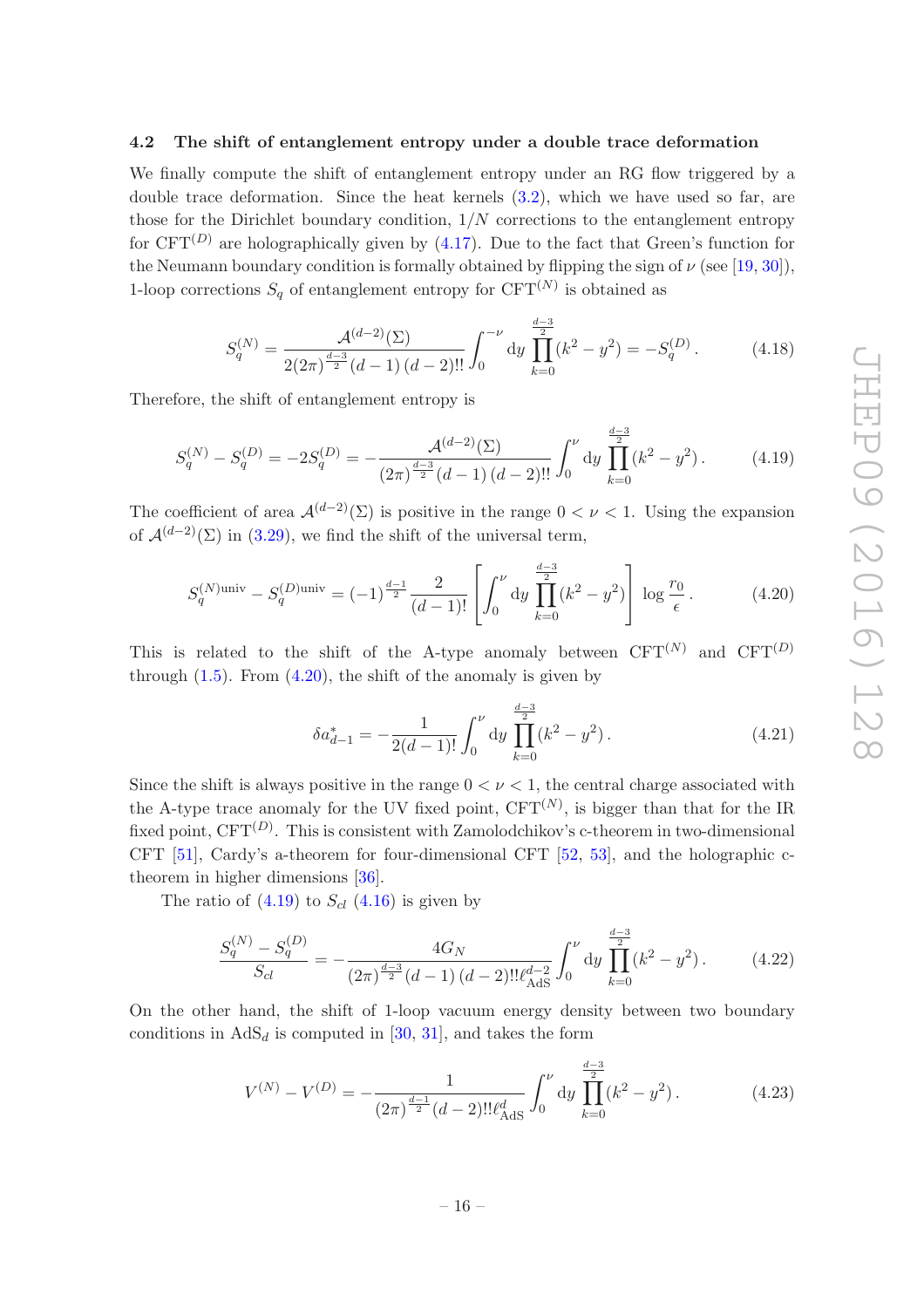Therefore, we obtain a relation

$$
\frac{S_q^{(N)} - S_q^{(D)}}{S_{cl}} = \frac{8\pi G_N \ell_{\text{AdS}}^2}{d - 1} (V^{(N)} - V^{(D)}). \tag{4.24}
$$

This is consistent with the relation between the central charge and the vacuum energy in AdS [\[19](#page-20-10), [30\]](#page-21-13):

<span id="page-17-1"></span>
$$
\frac{\delta a}{a} = \frac{8\pi G_N \ell_{\text{AdS}}^2}{d-1} (V^{(N)} - V^{(D)}).
$$
\n(4.25)

Note that [\(4.24\)](#page-17-1) holds without restricting the universal part of the entanglement entropy because  $\epsilon$ -dependence,  $\mathcal{A}^{(d-2)}(\Sigma)$ , cancels in the ratio [\(4.24\)](#page-17-1).

#### <span id="page-17-0"></span>5 Summary

In the paper, we have computed entanglement entropy for free massive scalar fields in AdS space. Using the replica trick, it can be computed from a thermal free energy of the topological black hole. We have evaluated the free energy by the heat kernel method. We have obtained analytical expressions of the Rényi entropy for odd-dimensional AdS up to  $d = 11$ .

Following the FLM proposal [\(1.2\)](#page-2-4), we have also evaluated 1-loop corrections to holographic entanglement entropy contributed from a scalar field in the bulk. The contributions give the leading difference of entanglement entropy for two CFTs related by a double trace deformation. The results are consistent with c-theorems and the results in [\[30](#page-21-13), [31\]](#page-21-6). Thus, our result provides a check of the FLM proposal.

In the evaluation of 1-loop corrections  $(1.2)$ , we have assumed that  $S_{\rm c,t}$  just cancels the bulk UV divergence. We leave it to future work to see that the assumption is consistent with the renormalization in the effective gravitational action due to quantum matter fields (see, e.g.,  $[17]$ ).

We have not obtained explicit expressions of the Renyi entropy for even-dimensional AdS space. It can be obtained from the formula  $(2.33)$  and the heat kernel  $(3.2)$ . It is interesting to compute the entanglement entropy for more general asymptotically AdS space. It is important to extend our analysis to fermions and higher spin fields. In particular, 1-loop computations of supergravity theories may be interesting.

## Acknowledgments

The author would like to thank Tatsuma Nishioka, Noburo Shiba and Norihiro Tanahashi for useful discussions. The work is partly supported by the Grant-in-Aid for JSPS Research Fellow Grant Number JP16J01004.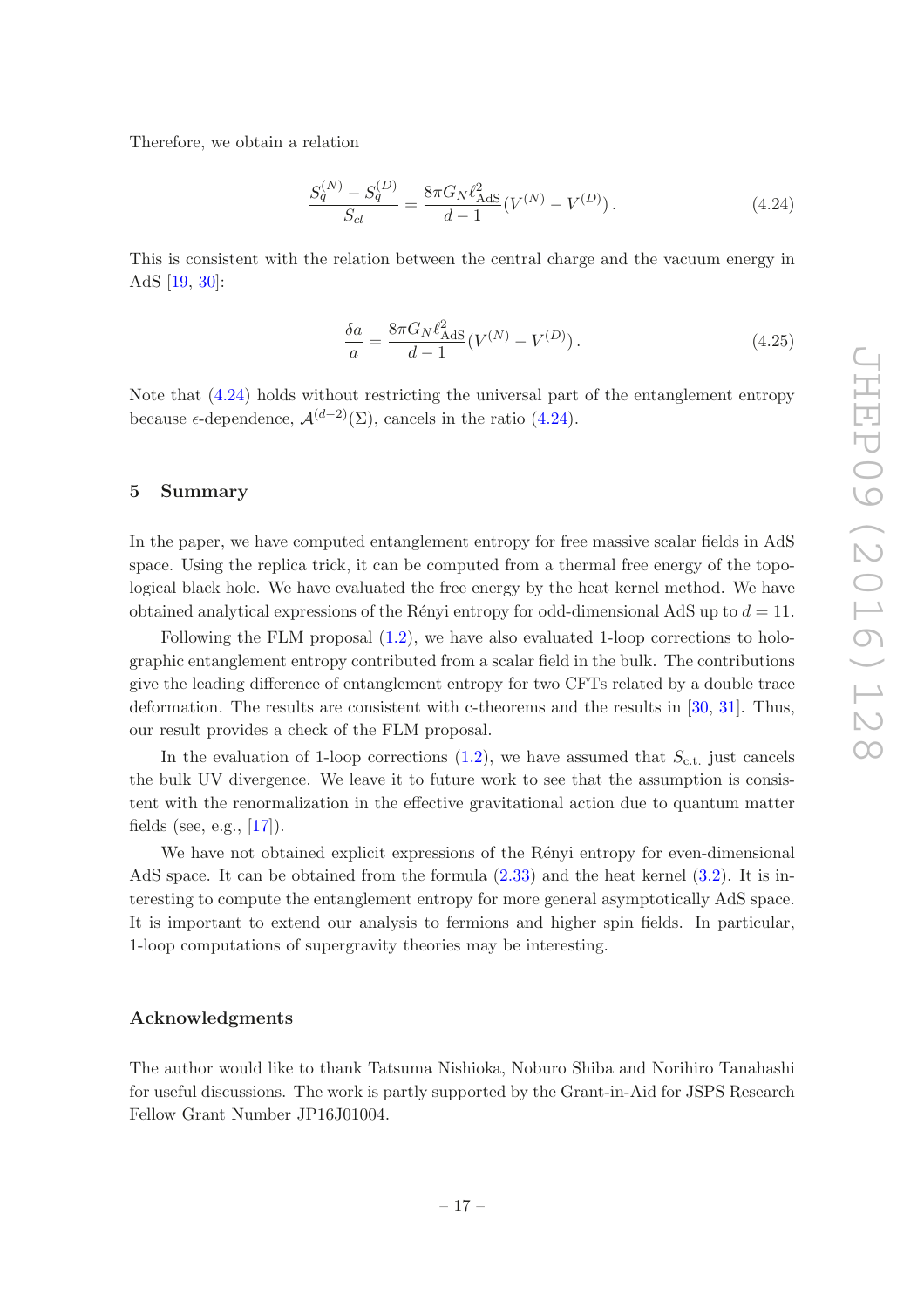# <span id="page-18-0"></span>A Some computations

In this appendix, we summarize some computations used in the paper.

The integrations [\(3.19\)](#page-12-2),

$$
I^{(d)}(w,s) = \int_0^\infty dX \sinh X \left( 1 + \frac{\cosh X - 1}{2\sin^2 \frac{w}{2}} \right)^{\frac{d-3}{2}} K_1^{(d)}(X; s) ,\tag{A.1}
$$

can be computed recursively using the relation  $(3.20)$ . For odd d, they take the forms

$$
I^{(d)} = \frac{e^{-\left(\frac{d-1}{2}\right)^2 s}}{2\pi (4\pi s)^{\frac{d-2}{2}}} \tilde{I}^{(d)}
$$
\n(A.2)

with

$$
\tilde{I}^{(3)} = 1\,,\tag{A.3}
$$

$$
\tilde{I}^{(5)} = 1 + \frac{1}{\sin^2 \frac{w}{2}} s \,,\tag{A.4}
$$

$$
\tilde{I}^{(7)} = 1 + \frac{2s}{3} + \frac{2}{\sin^2 \frac{w}{2}}s + \frac{2}{\sin^4 \frac{w}{2}}s^2,
$$
\n(A.5)

$$
\tilde{I}^{(9)} = 1 + 2s + \frac{16s^2}{15} + \frac{1}{\sin^2 \frac{w}{2}}s(3+2s) + \frac{6}{\sin^4 \frac{w}{2}}s^2 + \frac{6}{\sin^6 \frac{w}{2}}s^3,
$$
\n(A.6)

$$
\tilde{I}^{(11)} = 1 + 4s + \frac{28s^2}{5} + \frac{96s^3}{35} + \frac{4}{15\sin^2\frac{w}{2}}s(15 + 30s + 16s^2) + \frac{4}{\sin^4\frac{w}{2}}s^2(3 + 2s) + \frac{24}{\sin^6\frac{w}{2}}s^3 + \frac{24}{\sin^8\frac{w}{2}}s^4.
$$
\n(A.7)

We next define  $J_d(n, s)$  as

$$
J_d(n,s) = \frac{3n}{4\pi i(n^2 - 1)} \int_{\Gamma} dw \frac{\cot \frac{w}{2n}}{\sin^2 \frac{w}{2}} \tilde{I}^{(d)}.
$$
 (A.8)

They have the following expressions:

$$
J_3 = 1, \tag{A.9}
$$

$$
J_5 = 1 + \frac{1 + 11n^2}{15n^2}s\,,\tag{A.10}
$$

$$
J_7 = 1 + \frac{2(1 + 16n^2)}{15n^2} s + \frac{2(2 + 23n^2 + 191n^4)}{315n^4} s^2,
$$
\n(A.11)

$$
J_9 = 1 + \frac{1 + 21n^2}{5n^2}s + \frac{4(1 + 15n^2 + 162n^4)}{105n^4}s^2 + \frac{2(3 + 43n^2 + 337n^4 + 2497n^6)}{1575n^6}s^3,
$$
 (A.12)

$$
J_{11} = 1 + \frac{4(1 + 26n^2)}{15n^2}s + \frac{4(2 + 37n^2 + 492n^4)}{105n^4}s^2 + \frac{8(3 + 53n^2 + 508n^4 + 4608n^6)}{1575n^6}s^3 + \frac{8(2 + 35n^2 + 321n^4 + 2125n^6 + 14797n^8)}{10395n^8}s^4.
$$
 (A.13)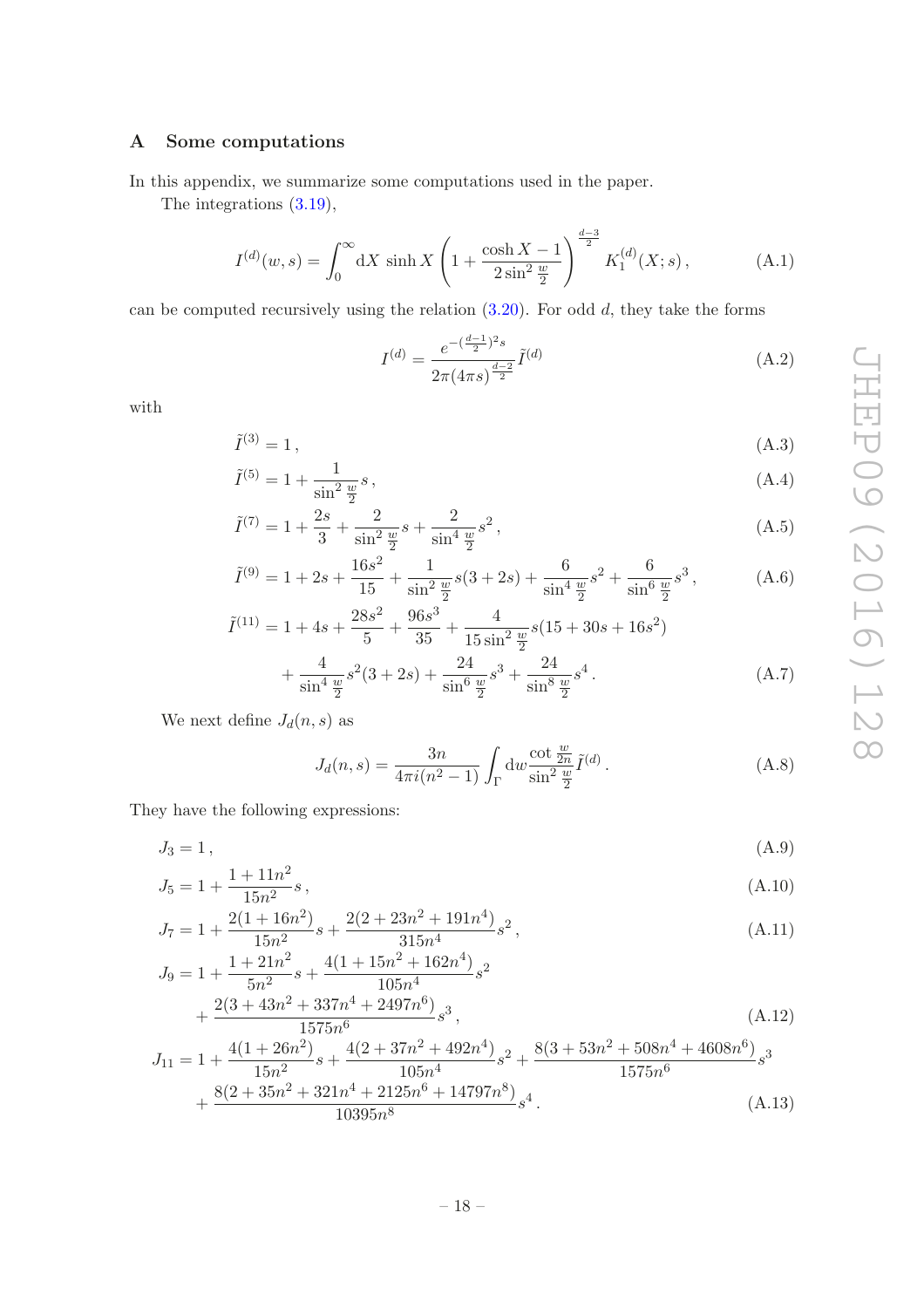Using  $J_d(n, s)$ , the Rényi entropy  $S_n^{(d)}(\nu)$  in [\(3.18\)](#page-12-1) are expressed as

$$
S_n^{(d)}(\nu) = \frac{\mathcal{A}^{(d-2)}(\Sigma)}{24} \left(1 + \frac{1}{n}\right) \int_{\delta^2}^{\infty} \frac{\mathrm{d}s}{s} \frac{e^{-\nu^2 s}}{(4\pi s)^{\frac{d-2}{2}}} J_d(n, s) , \tag{A.14}
$$

and take the following forms after the s-integration:

$$
S_n^{(d)}(\nu) = \frac{\mathcal{A}^{(d-2)}(\Sigma)}{12(4\pi)^{\frac{d-2}{2}}} \left(1 + \frac{1}{n}\right) \left(\sum_{k=0}^{\frac{d-1}{2}} g_{d-2-2k}^{(d)} \delta^{-(d-2-2k)} + g_0^{(d)}\right). \tag{A.15}
$$

The last terms  $g_0^{(d)}$  $\binom{d}{0}$  are given by [\(3.23\)](#page-13-2)–[\(3.27\)](#page-13-3). The coefficients of singular terms  $g_{d-}^{(d)}$  $\frac{d^{(u)}}{d-2-2k}$  are

$$
g_1^{(3)} = 1, \t\t(A.16)
$$

$$
g_3^{(5)} = \frac{1}{3}, \quad g_1^{(5)} = -\nu^2 + \frac{11n^2 + 1}{15n^2}, \tag{A.17}
$$

$$
g_5^{(7)} = \frac{1}{5}, \quad g_3^{(7)} = -\frac{1}{3}\nu^2 + \frac{2(16n^2 + 1)}{45n^2},\tag{A.18}
$$

$$
g_1^{(7)} = \frac{1}{2}\nu^4 - \frac{2(16n^2+1)}{15n^2}\nu^2 + \frac{382n^4+46n^2+4}{315n^4},
$$
\n(A.19)

$$
g_7^{(9)} = \frac{1}{7}, \quad g_5^{(9)} = -\frac{1}{5}\nu^2 + \frac{21n^2 + 1}{25n^2},\tag{A.20}
$$

$$
g_3^{(9)} = \frac{1}{6}\nu^4 - \frac{21n^2 + 1}{15n^2}\nu^2 + \frac{4(162n^4 + 15n^2 + 1)}{315n^4},
$$
\n(A.21)

$$
g_1^{(9)} = -\frac{1}{6}\nu^6 + \frac{21n^2 + 1}{10n^2}\nu^4 - \frac{4(162n^4 + 15n^2 + 1)}{105n^4}\nu^2 + \frac{2(2497n^6 + 337n^4 + 43n^2 + 3)}{1575n^6},
$$
\n(A.22)

$$
g_9^{(11)} = \frac{1}{9}, \quad g_7^{(11)} = -\frac{1}{7}\nu^2 + \frac{4(26n^2+1)}{105n^2},
$$
\n(A.23)

$$
g_5^{(11)} = \frac{1}{10} \nu^4 - \frac{4 \left( 26n^2 + 1 \right)}{75n^2} \nu^2 + \frac{4 \left( 492n^4 + 37n^2 + 2 \right)}{525n^4},
$$
\n(A.24)

$$
g_3^{(11)} = -\frac{1}{18}\nu^6 + \frac{2(26n^2+1)}{45n^2}\nu^4 - \frac{4(492n^4+37n^2+2)}{315n^4}\nu^2 + \frac{8(4608n^6+508n^4+53n^2+3)}{4725n^6},
$$
 (A.25)

$$
g_1^{(11)} = \frac{1}{24} \nu^8 - \frac{2 (26n^2 + 1)}{45n^2} \nu^6 + \frac{2 (492n^4 + 37n^2 + 2)}{105n^4} \nu^4 - \frac{8 (4608n^6 + 508n^4 + 53n^2 + 3)}{1575n^6} \nu^2 + \frac{8 (14797n^8 + 2125n^6 + 321n^4 + 35n^2 + 2)}{10395n^8}.
$$
\n(A.26)

Open Access. This article is distributed under the terms of the Creative Commons Attribution License [\(CC-BY 4.0\)](http://creativecommons.org/licenses/by/4.0/), which permits any use, distribution and reproduction in any medium, provided the original author(s) and source are credited.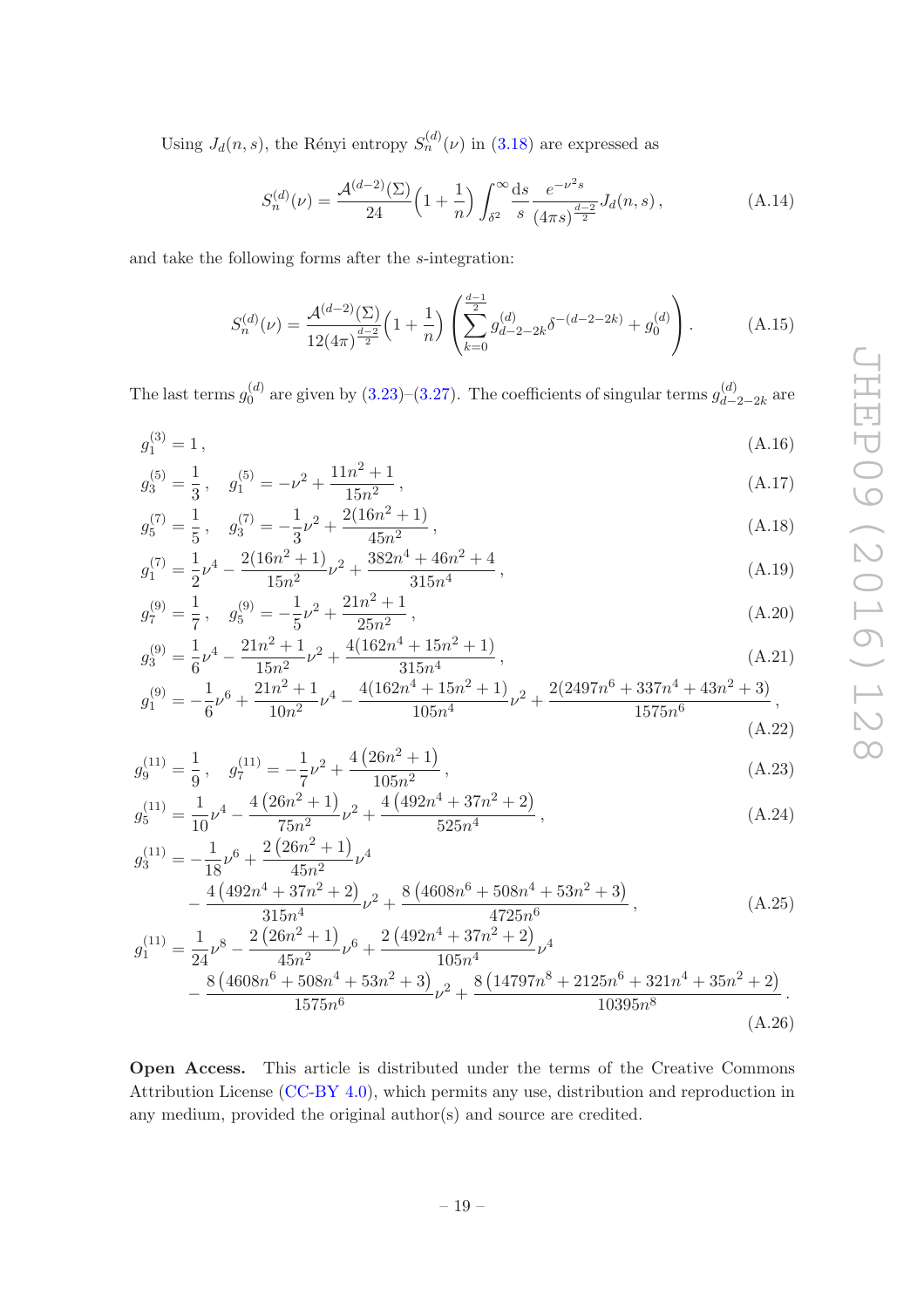### References

- <span id="page-20-0"></span>[1] L. Bombelli, R.K. Koul, J. Lee and R.D. Sorkin, A Quantum Source of Entropy for Black Holes, [Phys. Rev.](http://dx.doi.org/10.1103/PhysRevD.34.373) D 34 (1986) 373 [IN[SPIRE](http://inspirehep.net/search?p=find+J+%22Phys.Rev.,D34,373%22)].
- [2] M. Srednicki, *Entropy and area, [Phys. Rev. Lett.](http://dx.doi.org/10.1103/PhysRevLett.71.666)* **71** (1993) 666 [[hep-th/9303048](http://arxiv.org/abs/hep-th/9303048)] [IN[SPIRE](http://inspirehep.net/search?p=find+EPRINT+hep-th/9303048)].
- <span id="page-20-13"></span>[3] C.G. Callan Jr. and F. Wilczek, On geometric entropy, [Phys. Lett.](http://dx.doi.org/10.1016/0370-2693(94)91007-3) **B** 333 (1994) 55 [[hep-th/9401072](http://arxiv.org/abs/hep-th/9401072)] [IN[SPIRE](http://inspirehep.net/search?p=find+EPRINT+hep-th/9401072)].
- [4] D.N. Kabat and M.J. Strassler, A Comment on entropy and area, [Phys. Lett.](http://dx.doi.org/10.1016/0370-2693(94)90515-0) **B 329** (1994) 46 [[hep-th/9401125](http://arxiv.org/abs/hep-th/9401125)] [IN[SPIRE](http://inspirehep.net/search?p=find+EPRINT+hep-th/9401125)].
- <span id="page-20-1"></span>[5] D.N. Kabat, *Black hole entropy and entropy of entanglement*, *[Nucl. Phys.](http://dx.doi.org/10.1016/0550-3213(95)00443-V)* **B 453** (1995) 281 [[hep-th/9503016](http://arxiv.org/abs/hep-th/9503016)] [IN[SPIRE](http://inspirehep.net/search?p=find+EPRINT+hep-th/9503016)].
- <span id="page-20-2"></span>[6] J.D. Bekenstein, Black holes and the second law, [Lett. Nuovo Cim.](http://dx.doi.org/10.1007/BF02757029) 4 (1972) 737.
- [7] J.D. Bekenstein, *Black holes and entropy*, *Phys. Rev.* **D 7** [\(1973\) 2333](http://dx.doi.org/10.1103/PhysRevD.7.2333) [IN[SPIRE](http://inspirehep.net/search?p=find+J+%22Phys.Rev.,D7,2333%22)].
- [8] J.D. Bekenstein, *Generalized second law of thermodynamics in black hole physics*, Phys. Rev. **D 9** [\(1974\) 3292](http://dx.doi.org/10.1103/PhysRevD.9.3292) [IN[SPIRE](http://inspirehep.net/search?p=find+J+%22Phys.Rev.,D9,3292%22)].
- <span id="page-20-3"></span>[9] S.W. Hawking, Particle Creation by Black Holes, [Commun. Math. Phys.](http://dx.doi.org/10.1007/BF02345020) 43 (1975) 199 [*Erratum ibid.* **46** (1976) 206] [IN[SPIRE](http://inspirehep.net/search?p=find+J+%22Comm.Math.Phys.,43,199%22)].
- <span id="page-20-4"></span>[10] C. Holzhey, F. Larsen and F. Wilczek, Geometric and renormalized entropy in conformal field theory, [Nucl. Phys.](http://dx.doi.org/10.1016/0550-3213(94)90402-2)  $\bf{B}$  424 (1994) 443 [[hep-th/9403108](http://arxiv.org/abs/hep-th/9403108)] [IN[SPIRE](http://inspirehep.net/search?p=find+EPRINT+hep-th/9403108)].
- <span id="page-20-14"></span>[11] P. Calabrese and J.L. Cardy, *Entanglement entropy and quantum field theory*, J. Stat. Mech. 0406 [\(2004\) P06002](http://dx.doi.org/10.1088/1742-5468/2004/06/P06002) [[hep-th/0405152](http://arxiv.org/abs/hep-th/0405152)] [IN[SPIRE](http://inspirehep.net/search?p=find+EPRINT+hep-th/0405152)].
- <span id="page-20-5"></span>[12] P. Calabrese and J. Cardy, Entanglement entropy and conformal field theory, J. Phys. A 42 [\(2009\) 504005](http://dx.doi.org/10.1088/1751-8113/42/50/504005) [[arXiv:0905.4013](http://arxiv.org/abs/0905.4013)] [IN[SPIRE](http://inspirehep.net/search?p=find+EPRINT+arXiv:0905.4013)].
- <span id="page-20-6"></span>[13] H. Casini and M. Huerta, Entanglement entropy in free quantum field theory, J. Phys. A 42 [\(2009\) 504007](http://dx.doi.org/10.1088/1751-8113/42/50/504007) [[arXiv:0905.2562](http://arxiv.org/abs/0905.2562)] [IN[SPIRE](http://inspirehep.net/search?p=find+EPRINT+arXiv:0905.2562)].
- <span id="page-20-15"></span>[14] H. Casini and M. Huerta, *Entanglement entropy for the n-sphere*, [Phys. Lett.](http://dx.doi.org/10.1016/j.physletb.2010.09.054) **B 694** (2011) 167 [[arXiv:1007.1813](http://arxiv.org/abs/1007.1813)] [IN[SPIRE](http://inspirehep.net/search?p=find+EPRINT+arXiv:1007.1813)].
- [15] I.R. Klebanov, S.S. Pufu, S. Sachdev and B.R. Safdi, Renyi Entropies for Free Field Theories, JHEP 04 [\(2012\) 074](http://dx.doi.org/10.1007/JHEP04(2012)074) [[arXiv:1111.6290](http://arxiv.org/abs/1111.6290)] [IN[SPIRE](http://inspirehep.net/search?p=find+EPRINT+arXiv:1111.6290)].
- <span id="page-20-7"></span>[16] S. Banerjee, Y. Nakaguchi and T. Nishioka, Renormalized Entanglement Entropy on  $Cylinder, JHEP$  03 [\(2016\) 048](http://dx.doi.org/10.1007/JHEP03(2016)048)  $[ 2015) 048$   $[$  1508.00979]  $[$   $[$   $[$   $[$   $[$   $[$   $[$   $[$   $[$   $[$   $[$   $[$   $[$   $[$   $[$   $[$   $[$   $[$   $[$   $[$   $[$   $[$   $[$   $[$   $[$   $[$   $[$
- <span id="page-20-8"></span>[17] S.N. Solodukhin, Entanglement entropy of black holes, [Living Rev. Rel.](http://dx.doi.org/10.12942/lrr-2011-8) 14 (2011) 8 [[arXiv:1104.3712](http://arxiv.org/abs/1104.3712)] [IN[SPIRE](http://inspirehep.net/search?p=find+EPRINT+arXiv:1104.3712)].
- <span id="page-20-9"></span>[18] J. Maldacena and G.L. Pimentel, *Entanglement entropy in de Sitter space*, JHEP 02 [\(2013\) 038](http://dx.doi.org/10.1007/JHEP02(2013)038) [[arXiv:1210.7244](http://arxiv.org/abs/1210.7244)] [IN[SPIRE](http://inspirehep.net/search?p=find+EPRINT+arXiv:1210.7244)].
- <span id="page-20-10"></span>[19] T. Miyagawa, N. Shiba and T. Takayanagi, Double-Trace Deformations and Entanglement Entropy in AdS, [Fortsch. Phys.](http://dx.doi.org/10.1002/prop.201500098)  $64$  (2016) 92  $\text{arXiv:1511.07194}$  $\text{arXiv:1511.07194}$  $\text{arXiv:1511.07194}$  [IN[SPIRE](http://inspirehep.net/search?p=find+EPRINT+arXiv:1511.07194)].
- <span id="page-20-11"></span>[20] S. Ryu and T. Takayanagi, Holographic derivation of entanglement entropy from AdS/CFT, [Phys. Rev. Lett.](http://dx.doi.org/10.1103/PhysRevLett.96.181602) 96 (2006) 181602 [[hep-th/0603001](http://arxiv.org/abs/hep-th/0603001)] [IN[SPIRE](http://inspirehep.net/search?p=find+EPRINT+hep-th/0603001)].
- <span id="page-20-12"></span>[21] J.M. Maldacena, The large-N limit of superconformal field theories and supergravity, [Int. J. Theor. Phys.](http://dx.doi.org/10.1023/A:1026654312961) 38 (1999) 1113 [[hep-th/9711200](http://arxiv.org/abs/hep-th/9711200)] [IN[SPIRE](http://inspirehep.net/search?p=find+EPRINT+hep-th/9711200)].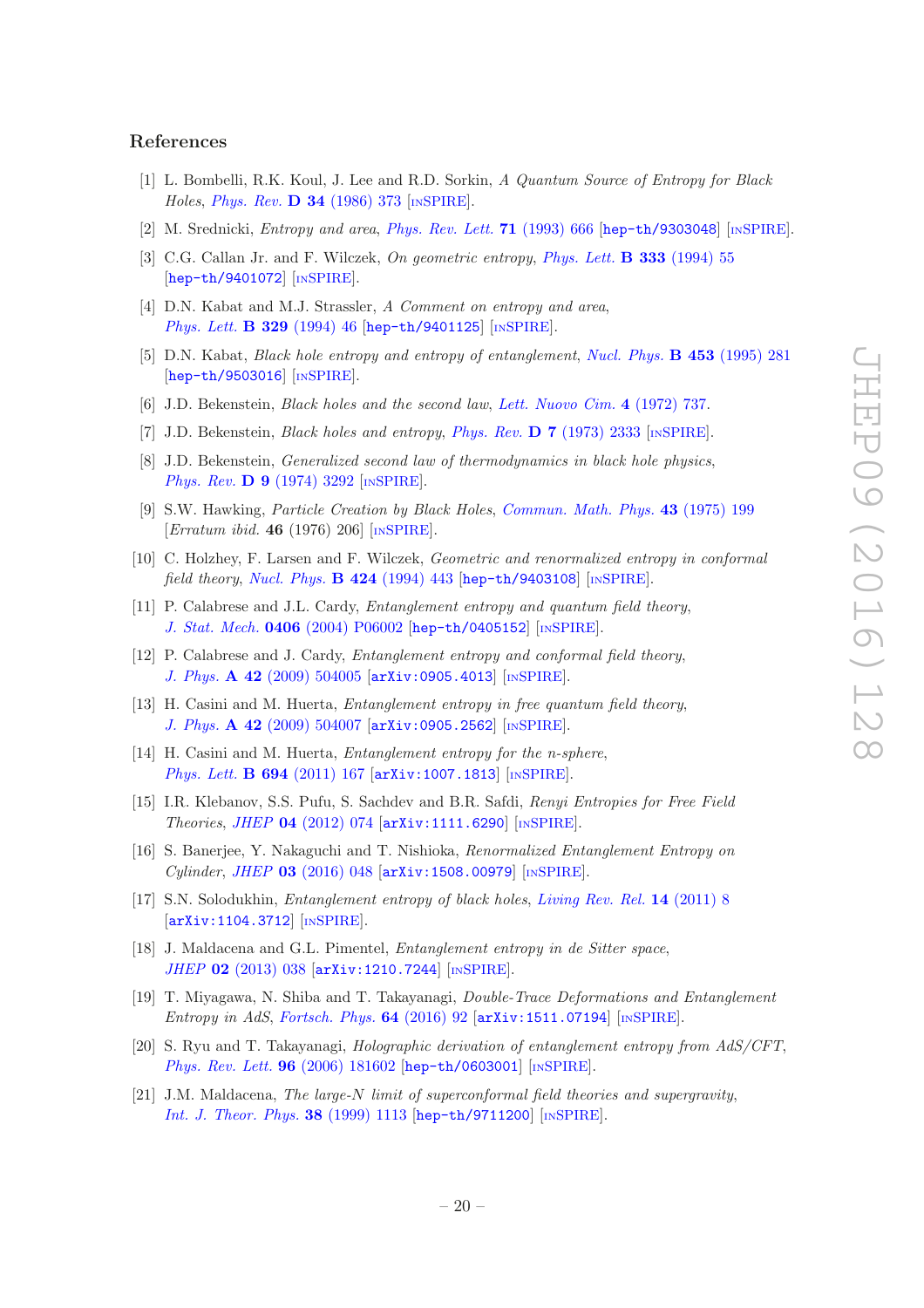- <span id="page-21-0"></span>[22] S. Ryu and T. Takayanagi, Aspects of Holographic Entanglement Entropy, JHEP 08 [\(2006\) 045](http://dx.doi.org/10.1088/1126-6708/2006/08/045) [[hep-th/0605073](http://arxiv.org/abs/hep-th/0605073)] [IN[SPIRE](http://inspirehep.net/search?p=find+EPRINT+hep-th/0605073)].
- <span id="page-21-1"></span>[23] T. Nishioka, S. Ryu and T. Takayanagi, Holographic Entanglement Entropy: An Overview, J. Phys. A 42 [\(2009\) 504008](http://dx.doi.org/10.1088/1751-8113/42/50/504008) [[arXiv:0905.0932](http://arxiv.org/abs/0905.0932)] [IN[SPIRE](http://inspirehep.net/search?p=find+EPRINT+arXiv:0905.0932)].
- <span id="page-21-3"></span>[24] L.-Y. Hung, R.C. Myers and M. Smolkin, On Holographic Entanglement Entropy and Higher Curvature Gravity, JHEP  $04$  [\(2011\) 025](http://dx.doi.org/10.1007/JHEP04(2011)025) [[arXiv:1101.5813](http://arxiv.org/abs/1101.5813)] [IN[SPIRE](http://inspirehep.net/search?p=find+EPRINT+arXiv:1101.5813)].
- [25] X. Dong, Holographic Entanglement Entropy for General Higher Derivative Gravity, JHEP 01 [\(2014\) 044](http://dx.doi.org/10.1007/JHEP01(2014)044) [[arXiv:1310.5713](http://arxiv.org/abs/1310.5713)] [IN[SPIRE](http://inspirehep.net/search?p=find+EPRINT+arXiv:1310.5713)].
- <span id="page-21-4"></span>[26] J. Camps, *Generalized entropy and higher derivative Gravity*, *JHEP* 03 [\(2014\) 070](http://dx.doi.org/10.1007/JHEP03(2014)070) [[arXiv:1310.6659](http://arxiv.org/abs/1310.6659)] [IN[SPIRE](http://inspirehep.net/search?p=find+EPRINT+arXiv:1310.6659)].
- <span id="page-21-2"></span>[27] T. Faulkner, A. Lewkowycz and J. Maldacena, Quantum corrections to holographic entanglement entropy, JHEP 11 [\(2013\) 074](http://dx.doi.org/10.1007/JHEP11(2013)074)  $[\text{arXiv:1307}.2892]$   $[\text{nsPIRE}]$ .
- <span id="page-21-12"></span>[28] C. Agón and T. Faulkner, *Quantum Corrections to Holographic Mutual Information*, JHEP 08 [\(2016\) 118](http://dx.doi.org/10.1007/JHEP08(2016)118) [[arXiv:1511.07462](http://arxiv.org/abs/1511.07462)] [IN[SPIRE](http://inspirehep.net/search?p=find+EPRINT+arXiv:1511.07462)].
- <span id="page-21-5"></span>[29] E. Witten, Multitrace operators, boundary conditions and AdS/CFT correspondence, [hep-th/0112258](http://arxiv.org/abs/hep-th/0112258) [IN[SPIRE](http://inspirehep.net/search?p=find+EPRINT+hep-th/0112258)].
- <span id="page-21-13"></span>[30] S.S. Gubser and I. Mitra, Double trace operators and one loop vacuum energy in AdS/CFT, Phys. Rev. **D 67** [\(2003\) 064018](http://dx.doi.org/10.1103/PhysRevD.67.064018) [[hep-th/0210093](http://arxiv.org/abs/hep-th/0210093)] [IN[SPIRE](http://inspirehep.net/search?p=find+EPRINT+hep-th/0210093)].
- <span id="page-21-6"></span>[31] S.S. Gubser and I.R. Klebanov, A universal result on central charges in the presence of double trace deformations, [Nucl. Phys.](http://dx.doi.org/10.1016/S0550-3213(03)00056-7)  $\bf{B}$  656 (2003) 23 [[hep-th/0212138](http://arxiv.org/abs/hep-th/0212138)] [IN[SPIRE](http://inspirehep.net/search?p=find+EPRINT+hep-th/0212138)].
- <span id="page-21-7"></span>[32] S.S. Gubser, I.R. Klebanov and A.M. Polyakov, Gauge theory correlators from noncritical string theory, [Phys. Lett.](http://dx.doi.org/10.1016/S0370-2693(98)00377-3)  $\bf{B}$  428 (1998) 105 [[hep-th/9802109](http://arxiv.org/abs/hep-th/9802109)] [IN[SPIRE](http://inspirehep.net/search?p=find+EPRINT+hep-th/9802109)].
- <span id="page-21-8"></span>[33] E. Witten, Anti-de Sitter space and holography, Adv. Theor. Math. Phys. 2 (1998) 253 [[hep-th/9802150](http://arxiv.org/abs/hep-th/9802150)] [IN[SPIRE](http://inspirehep.net/search?p=find+EPRINT+hep-th/9802150)].
- <span id="page-21-9"></span>[34] I.R. Klebanov and E. Witten, AdS/CFT correspondence and symmetry breaking, [Nucl. Phys.](http://dx.doi.org/10.1016/S0550-3213(99)00387-9) B 556 (1999) 89 [[hep-th/9905104](http://arxiv.org/abs/hep-th/9905104)] [IN[SPIRE](http://inspirehep.net/search?p=find+EPRINT+hep-th/9905104)].
- <span id="page-21-10"></span>[35] H. Casini, M. Huerta and R.C. Myers, *Towards a derivation of holographic entanglement* entropy, JHEP 05 [\(2011\) 036](http://dx.doi.org/10.1007/JHEP05(2011)036) [[arXiv:1102.0440](http://arxiv.org/abs/1102.0440)] [IN[SPIRE](http://inspirehep.net/search?p=find+EPRINT+arXiv:1102.0440)].
- <span id="page-21-11"></span>[36] R.C. Myers and A. Sinha, *Holographic c-theorems in arbitrary dimensions*, JHEP 01 [\(2011\) 125](http://dx.doi.org/10.1007/JHEP01(2011)125) [[arXiv:1011.5819](http://arxiv.org/abs/1011.5819)] [IN[SPIRE](http://inspirehep.net/search?p=find+EPRINT+arXiv:1011.5819)].
- <span id="page-21-14"></span>[37] L.-Y. Hung, R.C. Myers and M. Smolkin, Twist operators in higher dimensions, JHEP 10 [\(2014\) 178](http://dx.doi.org/10.1007/JHEP10(2014)178) [[arXiv:1407.6429](http://arxiv.org/abs/1407.6429)] [IN[SPIRE](http://inspirehep.net/search?p=find+EPRINT+arXiv:1407.6429)].
- <span id="page-21-15"></span>[38] R. Camporesi, Harmonic analysis and propagators on homogeneous spaces, [Phys. Rept.](http://dx.doi.org/10.1016/0370-1573(90)90120-Q) **196** (1990) 1 [IN[SPIRE](http://inspirehep.net/search?p=find+J+%22Phys.Rept.,196,1%22)].
- <span id="page-21-17"></span>[39] R.B. Mann and S.N. Solodukhin, Quantum scalar field on three-dimensional (BTZ) black hole instanton: Heat kernel, effective action and thermodynamics, Phys. Rev. **D 55** [\(1997\) 3622](http://dx.doi.org/10.1103/PhysRevD.55.3622) [[hep-th/9609085](http://arxiv.org/abs/hep-th/9609085)] [IN[SPIRE](http://inspirehep.net/search?p=find+EPRINT+hep-th/9609085)].
- <span id="page-21-18"></span>[40] S. Giombi, A. Maloney and X. Yin, One-loop Partition Functions of 3D Gravity, JHEP 08 [\(2008\) 007](http://dx.doi.org/10.1088/1126-6708/2008/08/007) [[arXiv:0804.1773](http://arxiv.org/abs/0804.1773)] [IN[SPIRE](http://inspirehep.net/search?p=find+EPRINT+arXiv:0804.1773)].
- <span id="page-21-16"></span>[41] M. Fukuma, S. Sugishita and Y. Sakatani, *Propagators in de Sitter space*, Phys. Rev. **D 88** [\(2013\) 024041](http://dx.doi.org/10.1103/PhysRevD.88.024041) [[arXiv:1301.7352](http://arxiv.org/abs/1301.7352)] [IN[SPIRE](http://inspirehep.net/search?p=find+EPRINT+arXiv:1301.7352)].